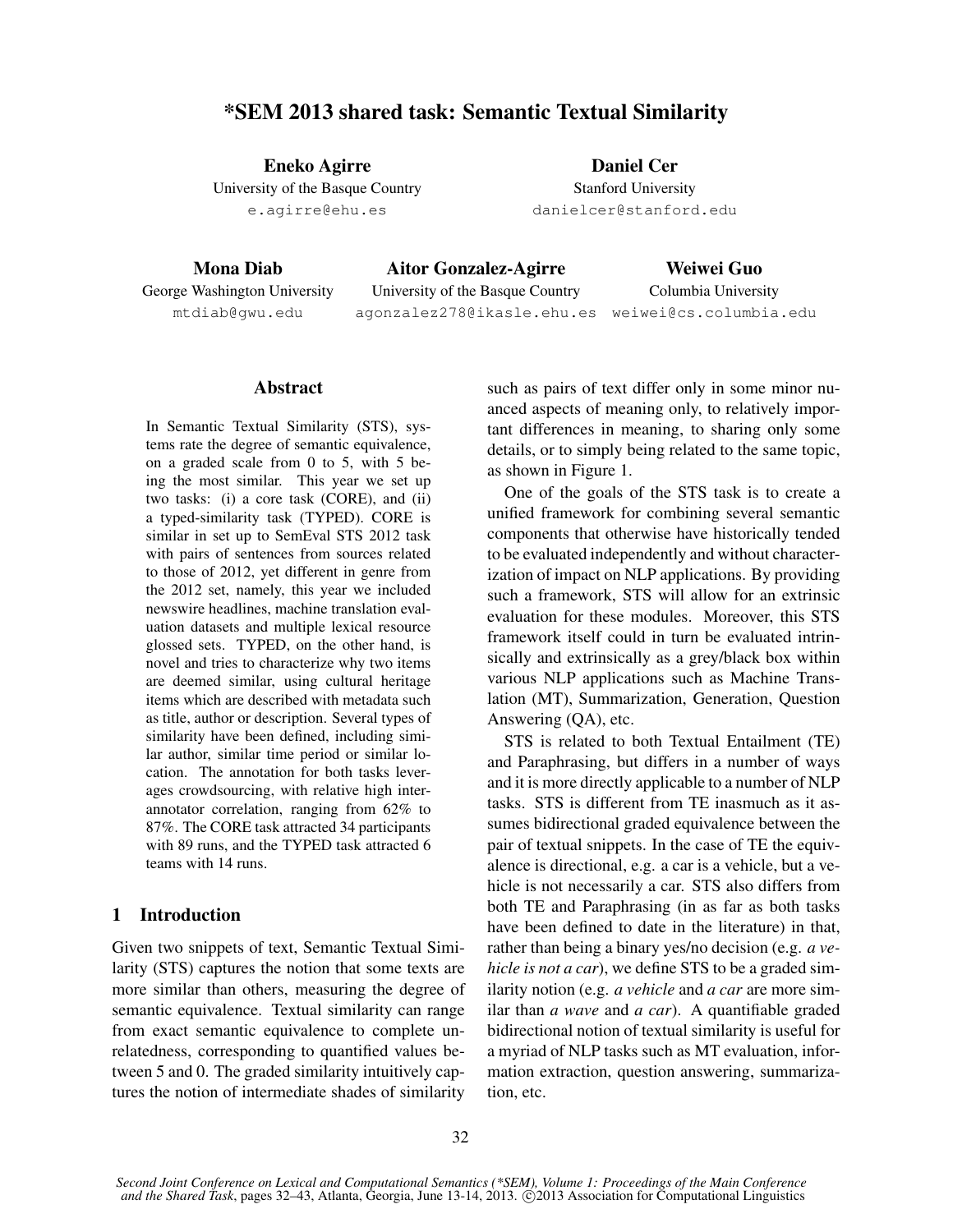- (5) The two sentences are completely equivalent, as they mean the same thing. *The bird is bathing in the sink. Birdie is washing itself in the water basin.*
- (4) The two sentences are mostly equivalent, but some unimportant details differ. *In May 2010, the troops attempted to invade Kabul. The US army invaded Kabul on May 7th last year, 2010.*
- (3) The two sentences are roughly equivalent, but some important information differs/missing. *John said he is considered a witness but not a suspect. "He is not a suspect anymore." John said.*
- (2) The two sentences are not equivalent, but share some details. *They flew out of the nest in groups. They flew into the nest together.*
- (1) The two sentences are not equivalent, but are on the same topic. *The woman is playing the violin. The young lady enjoys listening to the guitar.*
- (0) The two sentences are on different topics. *John went horse back riding at dawn with a whole group of friends. Sunrise at dawn is a magnificent view to take in if you wake up early enough for it.*

Figure 1: Annotation values with explanations and examples for the core STS task.

In 2012 we held the first pilot task at SemEval 2012, as part of the \*SEM 2012 conference, with great success: 35 teams participated with 88 system runs (Agirre et al., 2012). In addition, we held a DARPA sponsored workshop at Columbia University<sup>1</sup>. In 2013, STS was selected as the official Shared Task of the \*SEM 2013 conference. Accordingly, in STS 2013, we set up two tasks: The core task CORE, which is similar to the 2012 task; and a pilot task on typed-similarity TYPED between semi-structured records.

For CORE, we provided all the STS 2012 data as training data, and the test data was drawn from related but different datasets. This is in contrast to the STS 2012 task where the train/test data were drawn from the same datasets. The 2012 datasets comprised the following: pairs of sentences from paraphrase datasets from news and video elicitation (MSRpar and MSRvid), machine translation evaluation data (SMTeuroparl, SMTnews) and pairs of glosses (OnWN). The current STS 2013 dataset comprises the following: pairs of news headlines, SMT evaluation sentences (SMT) and pairs of glosses (OnWN and FNWN).

The typed-similarity pilot task TYPED attempts

to characterize, for the first time, the *reason* and/or *type* of similarity. STS reduces the problem of judging similarity to a single number, but, in some applications, it is important to characterize why and how two items are deemed similar, hence the added nuance. The dataset comprises pairs of Cultural Heritage items from Europeana, $2$  a single access point to millions of books, paintings, films, museum objects and archival records that have been digitized throughout Europe. It is an authoritative source of information coming from European cultural and scientific institutions. Typically, the items comprise meta-data describing a cultural heritage item and, sometimes, a thumbnail of the item itself.

Participating systems in the TYPED task need to compute the similarity between items, using the textual meta-data. In addition to general similarity, participants need to score specific kinds of similarity, like similar author, similar time period, etc. (cf. Figure 3).

The paper is structured as follows. Section 2 reports the sources of the texts used in the two tasks. Section 3 details the annotation procedure. Section 4 presents the evaluation of the systems, followed by the results of CORE and TYPED tasks. Section 6 draws on some conclusions and forward projections.

<sup>1</sup>http://www.cs.columbia.edu/˜weiwei/ workshop/

<sup>2</sup>http://www.europeana.eu/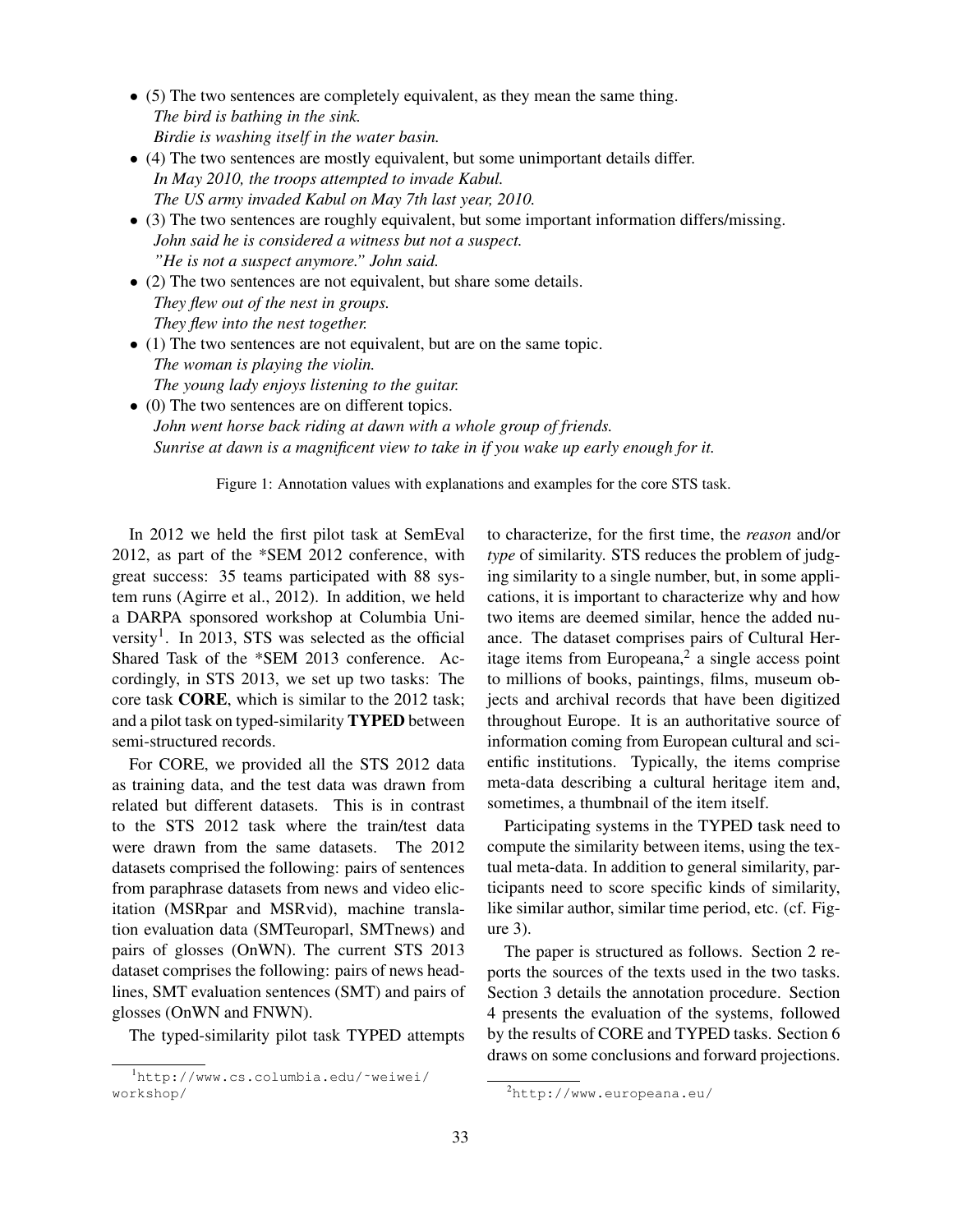# Compare the Meaning of Two Statements (v.2.5)

#### **Instructions Hide**

Two statements can mean the same thing even if they use very different words and phrases. Conversely, two statements that are superficially very similar in their word choice, phrasing and overall composition can have very different meanings.

Your job is to compare two statements and decide the type of relationship that holds between their underlying meanings or messages (i.e., what they say about or refer to in the world).

To do this task successfully, picture what is being described and contrast exactly what is conveyed by one statement versus what is being conveyed by the other.

Do the statements refer to the exact same person, action, event, idea or thing? Or, are they similar but differ according to either large or small details?

Tips:

- . Be precise in your assignments and try to avoid overusing any one of the category labels (e.g., don't just label most of the pairs as "mostly equivalent" or "roughly equivalent").
- . Be careful of subtle differences between the pairs that have an important impact on what is being said or described.
- Ignore grammatical errors and awkward wordings within the statements as long as they do not obscure what a statement is suppose to convey.

| year | dataset        | pairs | source                  |
|------|----------------|-------|-------------------------|
| 2012 | <b>MSRpar</b>  | 1500  | news                    |
| 2012 | <b>MSRvid</b>  | 1500  | videos                  |
| 2012 | OnWN           | 750   | glosses                 |
| 2012 | <b>SMTnews</b> | 750   | MT eval.                |
| 2012 | SMTeuroparl    | 750   | MT eval.                |
| 2013 | <b>HDL</b>     | 750   | news                    |
| 2013 | <b>FNWN</b>    | 189   | glosses                 |
| 2013 | OnWN           | 561   | glosses                 |
| 2013 | <b>SMT</b>     | 750   | MT eval.                |
| 2013 | <b>TYPED</b>   | 1500  | Cultural Heritage items |

Figure 2: Annotation instructions for CORE task

different similarity ranges, hence we built two sets of headline pairs: (i) a set where the pairs come from the same EMM cluster, (ii) and another set where the headlines come from a different EMM cluster, then we computed the string similarity between those pairs. Accordingly, we sampled 375 headline pairs of headlines that occur in the same EMM cluster, aiming for pairs equally distributed between minimal and maximal similarity using simple string similarity. We sample another 375 pairs from the different EMM cluster in the same manner.

The SMT dataset comprises pairs of sentences used in machine translation evaluation. We have two different sets based on the evaluation metric used: an HTER set, and a HYTER set. Both metrics use the TER metric (Snover et al., 2006) to measure the similarity of pairs. HTER typically relies on several (1-4) reference translations. HYTER, on the other hand, leverages millions of translations. The HTER set comprises 150 pairs, where one sentence is machine translation output and the corresponding sentence is a human post-edited translation. We sample the data from the dataset used in the DARPA GALE project with an HTER score ranging from 0 to 120. The HYTER set has 600 pairs from 3 subsets (each subset contains 200 pairs): a. reference

Table 1: Summary of STS 2012 and 2013 datasets.

# 2 Source Datasets

Table 1 summarizes the 2012 and 2013 datasets.

#### 2.1 CORE task

The CORE dataset comprises pairs of news headlines (HDL), MT evaluation sentences (SMT) and pairs of glosses (OnWN and FNWN).

For HDL, we used naturally occurring news headlines gathered by the Europe Media Monitor (EMM) engine (Best et al., 2005) from several different news sources. EMM clusters together related news. Our goal was to generate a balanced data set across the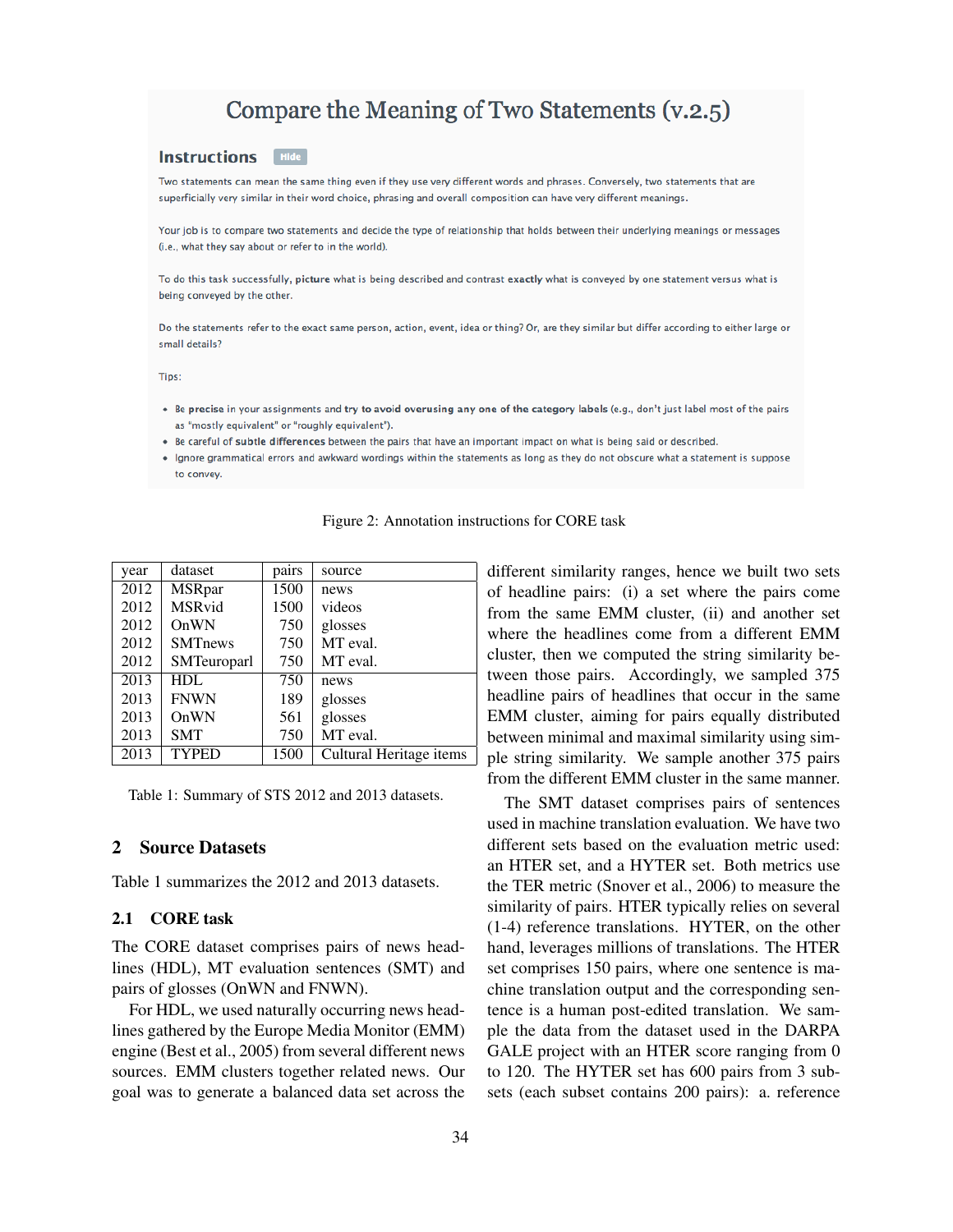# **Estimate the Similarity between Cultural Heritage Items**

#### **Instructions**

#### Hide

The aim of this survey is to collect information about how people judge the relatedness of cultural heritage items in an online collection. You will be presented with pairs of cultural heritage items, including an image and additional textual information, and asked to judge how similar you think they are on the following scale:

- 5 Identical
- 4 Strongly Related
- 3 Related
- 2 Somewhat Related
- 1 Unrelated
- 0 Completely Unrelated

For each pair you will be asked to provide a general similarity score, plus an additional score for each of the types of similarity considered, as follows:

- similar author
- (e.g. two items with the same creator should be rated 5 while two items with similar creators should be rated 4-3, etc) • similar people involved
- (e.g. two items showing the same people should be rated 5, two items showing children should be rated 4, showing similar people 4-3, etc.)
- similar time period
- (e.g. two items from 1914 should be rated 5, from the World War II should be rated 4, etc.) • similar location
- (e.g. two items that showing scenes of the same street should be rated 5, of London should be rated 4, etc.)
- similar event or action involved
- (e.g. two items showing weddings or people eating an ice-cream should be rated 5, etc.)
- similar subject
- (e.g. two items about cars or cats should be rated 5, etc.)
- · similar description (e.g. two items with identical description should be rated 5, etc.)

Note that if you think that a particular similarity type is not relevant to a pair of items then you should select the "Not Applicable" choice. For example, this would be the correct option for the "Author Similarity" if there is no information about the items' authors or creators.

Figure 3: Annotation instructions for TYPED task

vs. machine translation. b. reference vs. Finite State Transducer (FST) generated translation (Dreyer and Marcu, 2012). c. machine translation vs. FST generated translation. The HYTER data set is used in (Dreyer and Marcu, 2012).

The OnWN/FnWN dataset contains gloss pairs from two sources: OntoNotes-WordNet (OnWN) and FrameNet-WordNet (FnWN). These pairs are sampled based on the string similarity ranging from 0.4 to 0.9. String similarity is used to measure the similarity between a pair of glosses. The OnWN subset comprises 561 gloss pairs from OntoNotes 4.0 (Hovy et al., 2006) and WordNet 3.0 (Fellbaum, 1998). 370 out of the 561 pairs are sampled from the 110K sense-mapped pairs as made available from the authors. The rest, 291 pairs, are sampled from unmapped sense pairs with a string similarity ranging from 0.5 to 0.9. The FnWN subset has 189 manually mapped pairs of senses from FrameNet 1.5 (Baker et al., 1998) to WordNet 3.1. They are randomly selected from 426 mapped pairs. In combination, both datasets comprise 750 pairs of glosses.

#### 2.2 Typed-similarity TYPED task

This task is devised in the context of the PATHS project, $3$  which aims to assist users in accessing digital libraries looking for items. The project tests methods that offer suggestions about items that might be useful to recommend, to assist in the interpretation of the items, and to support the user in the discovery and exploration of the collections. Hence the task is about comparing pairs of items. The pairs are generated in the Europeana project.

A study in the PATHS project suggested that users would be interested in knowing why the system is suggesting related items. The study suggested seven similarity types: similar author or creator, similar people involved, similar time period, similar loca-

<sup>3</sup>http://www.paths-project.eu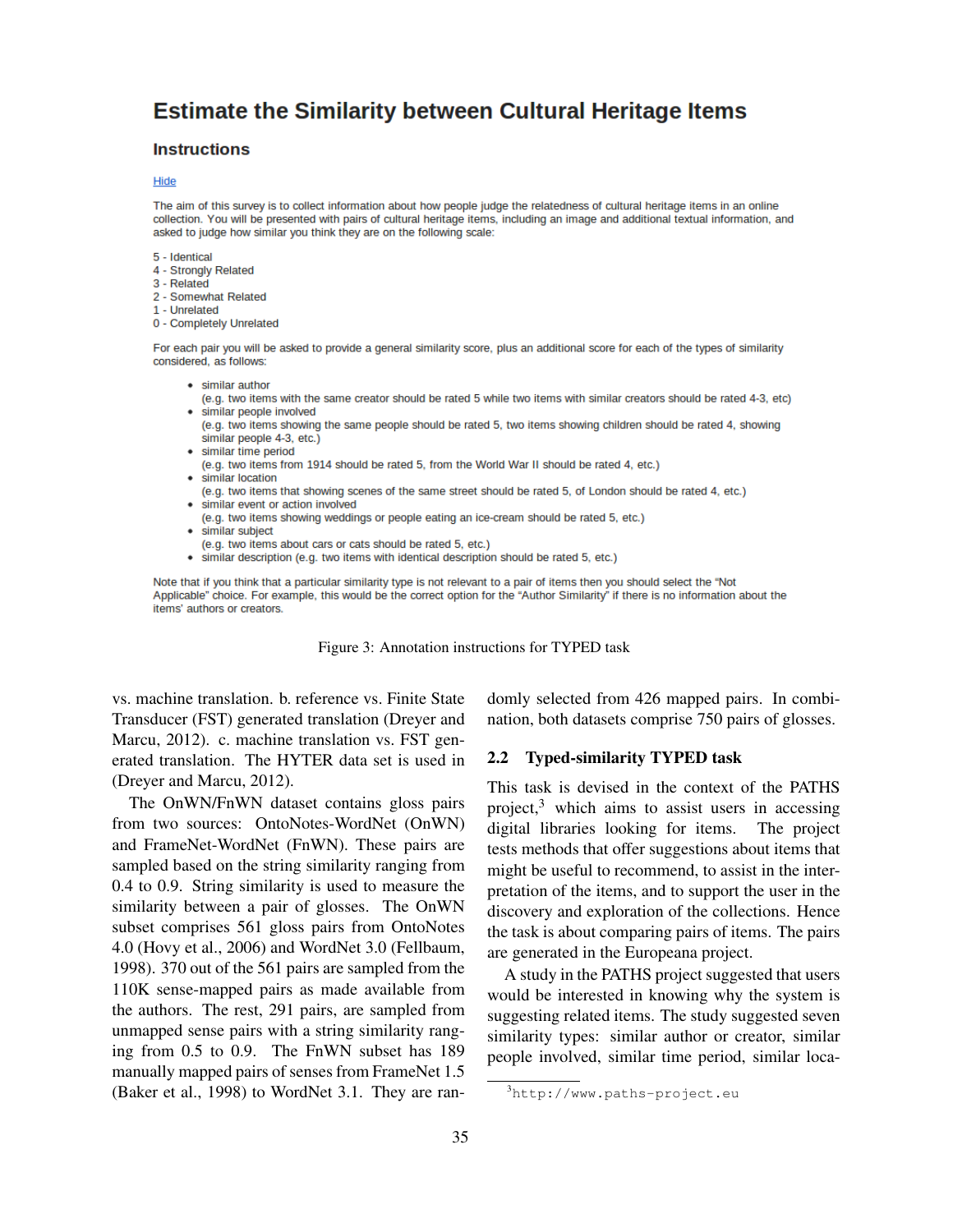Item 1



Title

Sculptured slabs of Aditya and Buddha, photographed at the

Bihar Museum. Creator

Photographer : Beglar, Joseph David

**Subject** Bihar Bihar Sharif India Archaeological Survey of India

Collections Archaeological Survey of India Collections (Indian

Museum Series) Indian sculpture Indian sculpture (Buddhist)

South Asia -- History 954 Description

This photograph showing sculpture fragments was taken by

Joseph David Beglar in the 1870s. The sculptures were located

in the Bihar museum and the photograph is part of the

Archaeological Survey of India Collections. A note written by

Bloch reads. "The sculptures photographed while exhibited in

the Bihar Museum were collected from various places in Bihar,

and are now in the Indian Museo



Item<sub>2</sub>

Title Buddhist sculpture pieces from Jamal-Garhi. 1003995

#### Creator

Photographer : Craddock, James **Subject** 

North-West Frontier Province Pakistan Buddha images

Gandharan art Indian sculpture Indian sculpture (Buddhist) museum objects South Asia -- History 954

#### **Description**

Photograph of Buddhist sculpture pieces from Jamal-Garhi. This print shows boxed sculpture fragments. A note with Jamal-Garhi prints reads: 'The plates entered here also include photographs taken from sculptures coming from Takht-i-Bahl and Shahr-i-Buhlul. No separate arrangement was possible. Nearly all the sculptures coming from these places are now in the Indian .<br>Musaum Calentta

| <b>General Similarity (required)</b> | Date<br>[1870]<br><b>Source</b> | T |   |                |   | Date<br>[1880]<br><b>Source</b> |   |                  |
|--------------------------------------|---------------------------------|---|---|----------------|---|---------------------------------|---|------------------|
|                                      |                                 | 0 | 1 | 2              | 3 | 4                               | 5 |                  |
|                                      | <b>Completely Unrelated</b>     | O | O | ∩              | O | ∩                               |   | <b>Identical</b> |
| <b>Author Similarity (required)</b>  |                                 |   |   |                |   |                                 |   |                  |
|                                      | <b>Not Applicable</b>           | 0 | 1 | $\overline{2}$ | 3 | 4                               | 5 |                  |
| <b>Completely Unrelated</b>          |                                 | Ω | Ω | $\bigcap$      | O | $\bigcirc$                      |   | Identical        |

 $\bf{I}$ 

Figure 4: TYPED pair on our survey. Only *general* and *author* similarity types are shown.

tion, similar event or action, similar subject and similar description. In addition, we also include *general* similarity. Figure 3 shows the definition of each similarity type as provided to the annotators.

The dataset is generated in semi-automatically. First, members of the project manually select 25 pairs of items for each of the 7 similarity types (excluding general similarity), totalling 175 manually selected pairs. After removing duplicates and cleaning the dataset, we got 163 pairs. Second, we use these manually selected pairs as seeds to automatically select new pairs as follows: Starting from those seeds, we use the Europeana API to get similar items, and we repeat this process 5 times in order to diverge from the original items (we stored the visited items to avoid looping). Once removed from the seed set, we select the new pairs following two approaches:

- Distance 1: Current item and similar item.
- Distance 2: Current item and an item that is similar to a similar item (twice removed distance wise)

This yields 892 pairs for Distance 1 and 445 of Distance 2. We then divide the data into train and test, preserving the ratios. The train data contains 82 manually selected pairs, 446 pairs with similarity distance 1 and 222 pairs with similarity distance 2. The test data follows a similar distribution.

Europeana items cannot be redistributed, so we provide their urls and a script which uses the official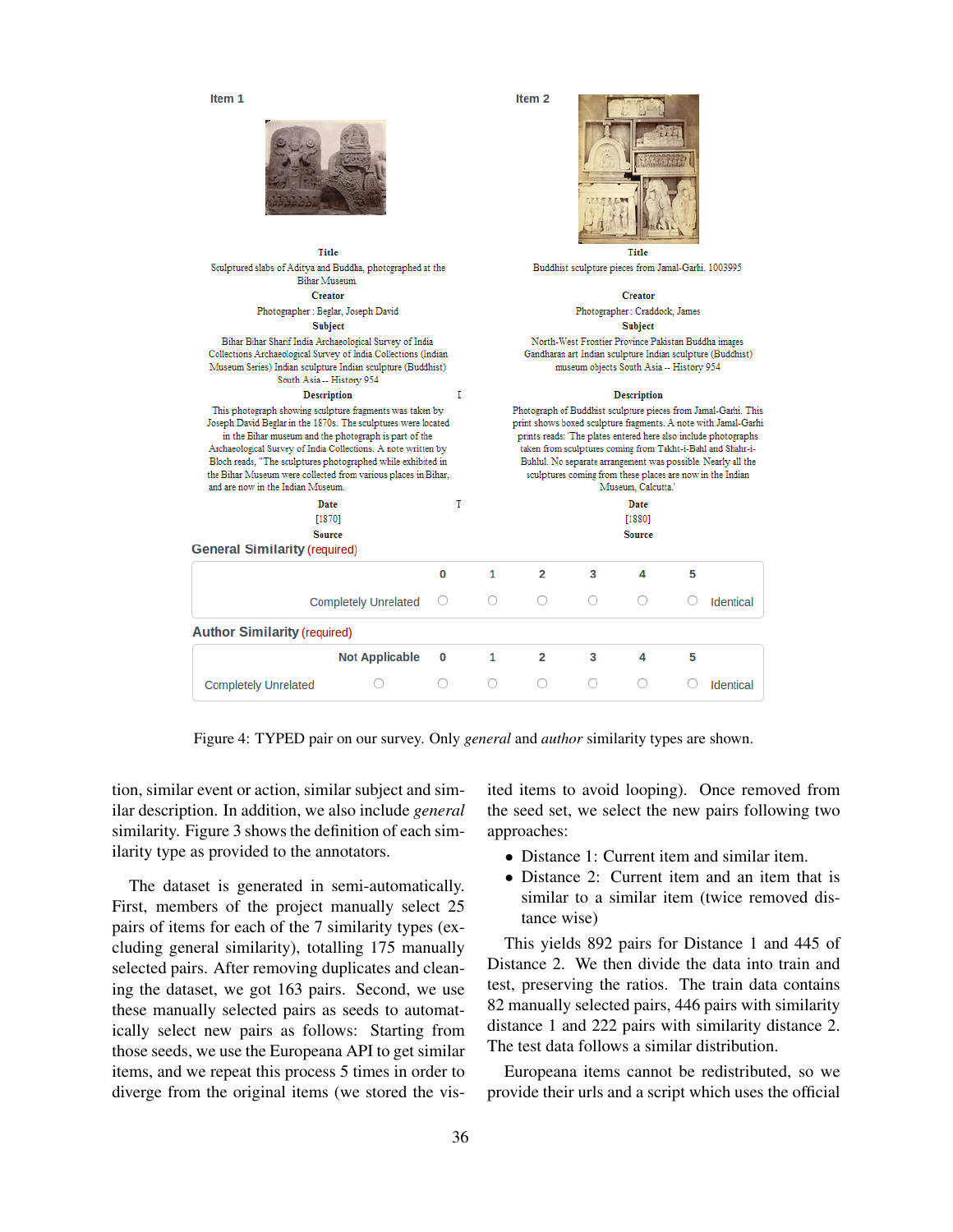Europeana API to access and extract the corresponding metadata in JSON format and a thumbnail. In addition, the textual fields which are relevant for the task are made accessible in text files, as follows:

- dcTitle: title of the item
- dcSubject: list of subject terms (from some vocabulary)
- dcDescription: textual description of the item
- dcCreator: creator(s) of the item
- dcDate: date(s) of the item
- dcSource: source of the item

## 3 Annotation

#### 3.1 CORE task

Figure 1 shows the explanations and values for each score between 5 and 0. We use the Crowd-Flower crowd-sourcing service to annotate the CORE dataset. Annotators are presented with the detailed instructions given in Figure 2 and are asked to label each STS sentence pair on our 6 point scale using a dropdown box. Five sentence pairs at a time are presented to annotators. Annotators are paid 0.20 cents per set of 5 annotations and we collect 5 separate annotations per sentence pair. Annotators are restricted to people from the following countries: Australia, Canada, India, New Zealand, UK, and US.

To obtain high quality annotations, we create a representative gold dataset of 105 pairs that are manually annotated by the task organizers. During annotation, one gold pair is included in each set of 5 sentence pairs. Crowd annotators are required to rate 4 of the gold pairs correct to qualify to work on the task. Gold pairs are not distinguished in any way from the non-gold pairs. If the gold pairs are annotated incorrectly, annotators are told what the correct annotation is and they are given an explanation of why. CrowdFlower automatically stops low performing annotators – those with too many incorrectly labeled gold pairs – from working on the task.

The distribution of scores in the headlines HDL dataset is uniform, as in FNWN and OnWN, although the scores are slightly lower in FNWN and slightly higher in OnWN. The scores for SMT are not uniform, with most of the scores uniformly distributed between 3.5 and 5, a few pairs between 2 and 3.5, and nearly no pairs with values below 2.

### 3.2 TYPED task

The dataset is annotated using crowdsourcing. The survey contains the 1500 pairs of the dataset (750 for train and 750 for test), plus 20 gold pairs for quality control. Each participant is shown 4 training gold questions at the beginning, and then one gold every 2 or 4 questions depending on the accuracy. If accuracy dropped to less than 66.7% percent the survey is stopped and the answers from that particular annotator are discarded. Each annotator is allowed to rate a maximum of 20 pairs to avoid getting answers from people that are either tired or bored. To ensure a good comprehension of the items, the task is restricted to only accept annotators from some English speaking countries: UK, USA, Australia, Canada and New Zealand.

Participants are asked to rate the similarity between pairs of cultural heritage items from ranging from 5 to 0, following the instructions shown in Figure 3. We also add a "Not Applicable" choice for cases in which annotators are not sure or didn't know. For those cases, we calculate the similarity score using the values of the rest of the annotators (if none, we convert it to 0). The instructions given to the annotators are the ones shown in Figure 3. Figure 4 shows a pair from the dataset, as presented to annotators.

The similarity scores for the pairs follow a similar distribution in all types. Most of the pairs have a score between 4 and 5, which can amount to as much as 50% of all pairs in some types.

#### 3.3 Quality of annotation

In order to assess the annotation quality, we measure the correlation of each annotator with the average of the rest of the annotators. We then averaged all the correlations. This method to estimate the quality is identical to the method used for evaluation (see Section 4.1) and it can be thus used as the upper bound for the systems. The inter-tagger correlation in the CORE dataset for each of dataset is as follows:

- HDL: 85.0%
- FNWN: 69.9%
- OnWN: 87.2%
- SMT: 65.8%

For the TYPED dataset, the inter-tagger correlation values for each type of similarity is as follows:

• General:  $77.0\%$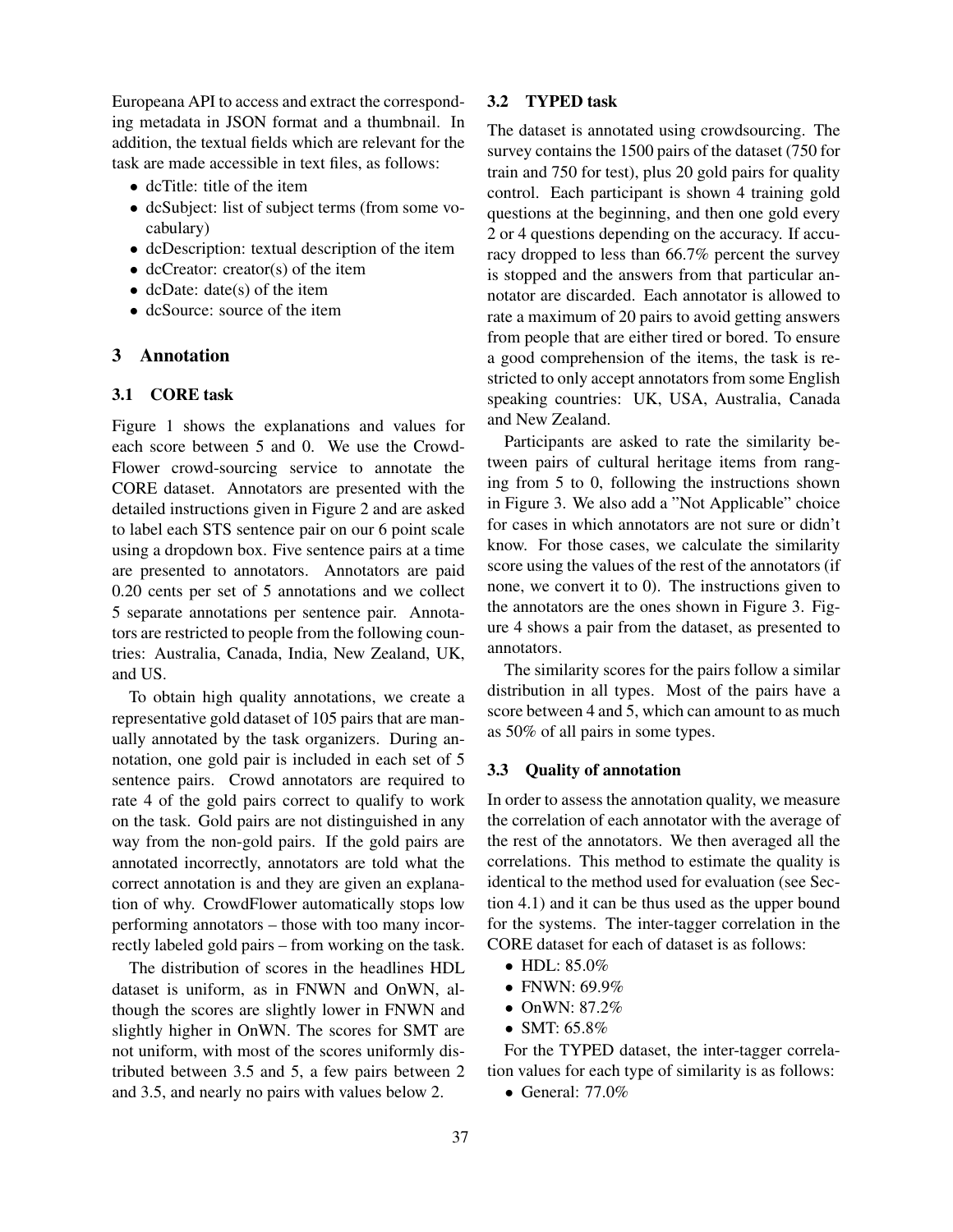- Author:  $73.1\%$
- People Involved: 62.5%
- Time period: 72.0%
- Location: 74.3%
- Event or Action: 63.9%
- Subject: 74.5%
- Description: 74.9%

In both datasets, the correlation figures are high, confirming that the task is well designed. The weakest correlations in the CORE task are SMT and FNWN. The first might reflect the fact that some automatically produced translations are confusing or difficult to understand, and the second could be caused by the special style used to gloss FrameNet concepts. In the TYPED task the weakest correlations are for the *People Involved* and *Event or Action* types, as they might be the most difficult to spot.

## 4 Systems Evaluation

#### 4.1 Evaluation metrics

Evaluation of STS is still an open issue. STS experiments have traditionally used Pearson productmoment correlation, or, alternatively, Spearman rank order correlation. In addition, we also need a method to aggregate the results from each dataset into an overall score. The analysis performed in (Agirre and Amigó, In prep) shows that Pearson and averaging across datasets are the best suited combination in general. In particular, Pearson is more informative than Spearman, in that Spearman only takes the rank differences into account, while Pearson does account for value differences as well. The study also showed that other alternatives need to be considered, depending on the requirements of the target application.

We leave application-dependent evaluations for future work, and focus on average weighted Pearson correlation. When averaging, we weight each individual correlation by the size of the dataset. In addition, participants in the CORE task are allowed to provide a confidence score between 1 and 100 for each of their scores. The evaluation script down-weights the pairs with low confidence, following weighted Pearson.<sup>4</sup> In order to compute statistical significance among system results, we use

a one-tailed parametric test based on Fisher's ztransformation (Press et al., 2002, equation 14.5.10).

#### 4.2 The Baseline Systems

For the CORE dataset, we produce scores using a simple word overlap baseline system. We tokenize the input sentences splitting at white spaces, and then represent each sentence as a vector in the multidimensional token space. Each dimension has 1 if the token is present in the sentence, 0 otherwise. Vector similarity is computed using the cosine similarity metric. We also run two freely available systems, DKPro (Bar et al., 2012) and TakeLab (Šarić et al., 2012) from STS 2012,<sup>5</sup> and evaluate them on the CORE dataset. They serve as two strong contenders since they ranked 1st (DKPro) and 2nd (TakeLab) in last year's STS task.

For the TYPED dataset, we first produce XML files for each of the items, using the fields as provided to participants. Then we run named entity recognition and classification (NERC) and date detection using Stanford CoreNLP. This is followed by calculating the similarity score for each of the types as follows.

- General: cosine similarity of TF-IDF vectors of tokens from all fields.
- Author: cosine similarity of TF-IDF vectors for dc:Creator field.
- People involved, time period and location: cosine similarity of TF-IDF vectors of location/date/people recognized by NERC in all fields.
- Events: cosine similarity of TF-IDF vectors of verbs in all fields.
- Subject and description: cosine similarity of TF-IDF vectors of respective fields.

IDF values are calculated from a subset of the Europeana collection (Culture Grid collection). We also run a random baseline several times, yielding close to 0 correlations in all datasets, as expected.

#### 4.3 Participation

Participants could send a maximum of three system runs. After downloading the test datasets, they had a maximum of 120 hours to upload the results. 34 teams participated in the CORE task, submitting 89

<sup>4</sup>http://en.wikipedia.org/wiki/Pearson\_ product-moment\_correlation\_coefficient# Calculating\_a\_weighted\_correlation

 $5C$ ode is available at http://www-nlp.stanford. edu/wiki/STS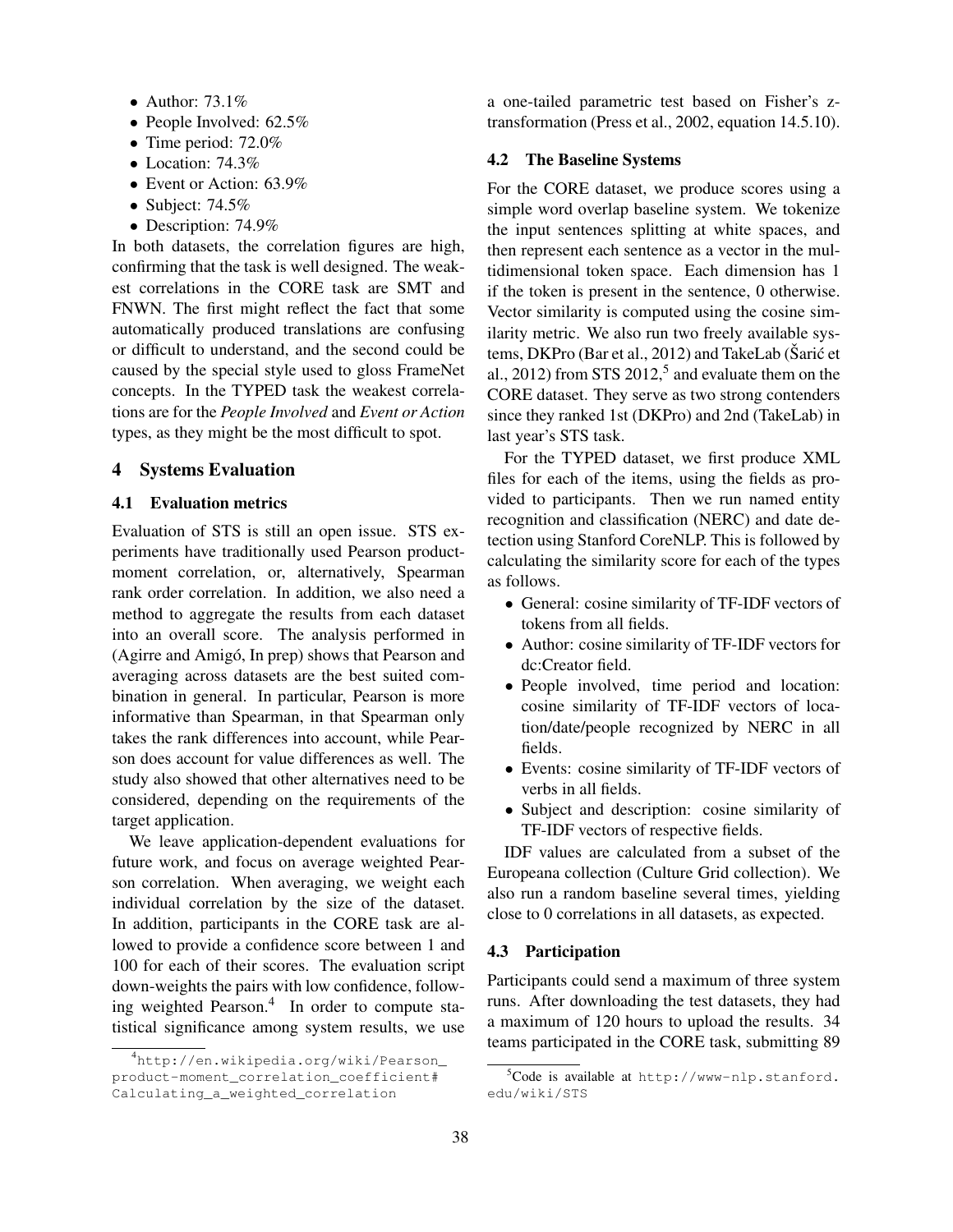| Team and run                |             |             |       |                   | Head. OnWN FNWN SMT Mean # | Team and run                |       |             | Head. OnWN FNWN SMT |       | #<br>Mean                         |
|-----------------------------|-------------|-------------|-------|-------------------|----------------------------|-----------------------------|-------|-------------|---------------------|-------|-----------------------------------|
| baseline-tokencos           |             | .5399 .2828 |       |                   | .2146 .2861 .3639 73       | KnCe2013-all                |       | .3475.3505  | .1073.1551          |       | .2639 86                          |
| <b>DKPro</b>                | .7347       | .7345       | .3405 | .3256.5652        |                            | KnCe2013-diff               | 4028  | .3537       | .1284               | .1804 | .2934 84                          |
| TakeLab-best                |             | .6559 .6334 |       | .4052 .3389 .5221 |                            | KnCe2013-set                |       | 0462 - 1526 |                     |       | $.0376$ $-.0605$ $-.0397$ 90      |
| TakeLab-sts12               | 4858        | .6334       |       | .2693. 2787.4340  |                            | LCL_Sapienza-ADW1           | .6943 | .4661       | .3571               | .3311 | .4880 43                          |
| aolney-w3c3                 | .5248       | .4701       |       |                   | .1777 .2744 .3986 67       | LCL_Sapienza-ADW2           |       | .6520 .5280 | .3598               | .3681 | .5019 32                          |
| BGU-1                       |             | .5075.3252  |       |                   | .0768.1843.318181          | LCL_Sapienza-ADW3           | .6205 | .5108       | .4462               | .3838 | .4996 34                          |
| BGU-2                       |             | 3608.3777   |       |                   | $-.0173$ .0698.2363 88     | LIPN-tAll                   | .7063 | .6937       | .4037               | .3005 | .5425 16                          |
| BGU-3                       |             | .3591 .3360 |       |                   | .0072.2122.2748.85         | LIPN-tSp                    |       | .5791 .7199 | .3522               | .3721 | .5261 24                          |
| <b>BUAP-RUN1</b>            | 5005        | .2579       |       |                   | .1766 .2322 .3234 78       | MayoClinicNLP-r1wtCDT       | .6584 | .7775       | .3735               | .3605 | .5649 6                           |
| <b>BUAP-RUN2</b>            |             | .4860 .2872 |       |                   | .2082.2117.321679          | MayoClinicNLP-r2CDT         | .6827 | .6612       | .3960               | .3946 | 8<br>.5572                        |
| <b>BUAP-RUN3</b>            | .4817       | .2711       | .2511 |                   | .1990 .3156 82             | MayoClinicNLP-r3wtCD        | .6440 | .8295       | .3202               | .3561 | 5<br>.5671                        |
| CFILT-1                     |             | .5336 .2381 | .2261 |                   | .2906.353175               | NTNU-RUN1                   | .7279 | .5952       | .3215               | .4015 | 9<br>.5519                        |
| <b>CLaC-RUN1</b>            |             | .6774.7667  | .3793 |                   | .3068.5511 10              | NTNU-RUN2                   | .5909 | .1634       | .3650               | .3786 | .3946 68                          |
| CLaC-RUN2                   |             | .6921 .7366 |       |                   | .3793 .3375 .5587 7        | NTNU-RUN3                   |       | .7274 .5882 | .3115               | .4035 | .5498 12                          |
| CLaC-RUN3                   |             | .5276 .6495 |       |                   | .4158 .3082 .4755 47       | PolyUCOMP-RUN1              | 5176. | .1517       | .2496               | .2914 | .3284 77                          |
| <b>CNGL-LPSSVR</b>          | .6510       | .6971       | .1180 |                   | .2861.4961.36              | SOFTCARDINALITY-run1        | .6410 | .7360       | .3442               |       | $.3035$ $.5273$ 23                |
| CNGL-LPSSVRTL               |             | .6385 .6756 |       |                   | .1823 .3098 .4998 33       | SOFTCARDINALITY-run2        |       | .6713.7412  | .3838               | .2981 | .5402 18                          |
| CNGL-LSSVR                  | .6552       | .6943       |       |                   | .2016 .3005 .5086 30       | SOFTCARDINALITY-run3        | .6603 | .7401       | .3347               | .2900 | .5294 22                          |
| CPN-combined.RandSubSpace   | .6771       | .5135       |       |                   | .3314 .3369 .4939 39       | sriubc-System1†             | .6083 | .2915       | .2790               | .3065 | .4011 66                          |
| CPN-combined.SVM            | .6685       | .5096       | .3621 |                   | .3408 .4939 38             | sriubc-System2†             | .6359 | .3664       | .2713               | .3476 | .4420 57                          |
| CPN-individual.RandSubSpace | .6771       | .5484       |       |                   | .3314 .2769 .4826 45       | sriubc-System3 <sup>+</sup> | 5443  | .2843       | .2705               | .3275 | .3842 70                          |
| DeepPurple-length           |             | .6542 .5105 |       |                   | .2507 .2803 .4598 56       | SXUCFN-run1                 |       | .6806 .5355 | .3181               | .3980 | .5198 27                          |
| DeepPurple-linear           |             | .6878 .5105 |       |                   | .2693 .2787 .4721 50       | SXUCFN-run2                 |       | .4881 .6146 | .4237               | .3844 | .4797 46                          |
| DeepPurple-lineara          |             | .6227 .5105 |       |                   | .3265 .2952 .4607 55       | SXUCFN-run3                 | .6761 | .6481       | .3025               | .4003 | .5458 14                          |
| deft-baseline               | .6532       | .8431       |       |                   | .5083 .3265.5795 3         | SXULLL-1                    | .4840 | .7146       | .0415               | .1543 | .3944 69                          |
| deft-baseline2              | .5706 .8111 |             |       |                   | .5503 .3325 .5495 13       | UCam-A                      |       | .5510 .3099 | .2385               | .1171 | .3200 80                          |
| DLS@CU-char                 | 3867        | .2386       | .3726 |                   | .3337.3309.76              | UCam-B                      | .6399 | .4440       | .3995               | .3400 | .4709 53                          |
| DLS@CU-charSemantic         |             | .4669 .4165 |       |                   | .3859 .3411 .4056 64       | UCam-C                      | .4962 | .5639       | .1724               | .3006 | .4207 62                          |
| DLS@CU-charWordSemantic     | .4921       | .3769       | .4647 |                   | .3492 .4135 63             | UCSP-NCt                    | .1736 | .0853       | .1151               | .1658 | .1441 89                          |
| ECNUCS-Run1                 |             | .5656 .2083 | .1725 |                   | .2949.3533.74              | UMBC_EBIQUITY-galactus      | .7428 | .7053       | .5444               | .3705 | $\overline{c}$<br>.5927           |
| ECNUCS-Run2                 |             | .7120 .5388 | .2013 |                   | .2504 .4720 51             | UMBC_EBIQUITY-ParingWords   | .7642 | .7529       | .5818               | .3804 | .6181<br>$\mathbf{1}$             |
| ECNUCS-Run3                 |             | .6799 .5284 |       |                   | .2203 .3595 .4967 35       | UMBC_EBIQUITY-saiyan        |       | .7838 .5593 | .5815               | .3563 | .5683<br>$\overline{4}$           |
| HENRY-run1                  | .7601       | .4631       |       |                   | .3516 .2801.4917 41        | UMCC_DLSI-1                 | .5841 | .4847       | .2917               | .2855 | .4352 58                          |
| HENRY-run2                  |             | .7645 .4631 |       |                   | .3905.5293.5229.26         | UMCC_DLSI-2                 | .6168 | .5557       | .3045               | .3407 | .4833 44                          |
| HENRY-run3                  |             | .7103 .3934 |       |                   | .3364 .3308 .4734 48       | UMCC_DLSI-3                 | 3846  | .1342       | $-.0065$ .2736      |       | .2523 87                          |
| IBM_EG-run2                 |             | .7217 .6110 |       |                   | .3364 .3460 .5365 .9       | UNIBA-2STEPSML              | .4255 | .4801       | .1832               | .2710 | .3673 71                          |
| IBM_EG-run5                 |             | .7410 .5987 |       |                   | .4133 .3426 .5452 .545     | UNIBA-DSM <sub>-</sub> PERM | .6319 | .4910       | .2717               | .3155 | .4610 54                          |
| IBM_EG-run6                 | .7447       | .6257       | .4381 |                   | .3275 .5502 11             | <b>UNIBA-STACKING</b>       | .6275 | .4658       | .2111               | .2588 | .4293 61                          |
| ikernels-sys1               |             | .7352 .5432 |       |                   | .3842 .3180.5188 28        | Unimelb_NLP-bahar           | .7119 | .3490       | .3813               | .3507 | .4733 49                          |
| ikernels-sys2               | .7465       | .5572       | .3875 |                   | .3409.5339 21              | Unimelb_NLP-concat          | .7085 | .6790       | .3374               | .3230 | .5415 17                          |
| ikernels-sys3               |             | .7395 .4228 |       |                   | .3596 .3294 .4919 40       | Unimelb_NLP-stacking        |       | .7064 .6140 | .1865               | .3144 | .5091 29                          |
| INAOE-UPV-run1              |             | .6392 .3249 | .2711 |                   | .3491 .4332 59             | Unitor-SVRegressor_run1     |       | .6353 .5744 | .3521               | .3285 | .4941 37                          |
| INAOE-UPV-run2              | .6390       | .3260       |       |                   | .2662 .3457 .4319 60       | Unitor-SVRegressor_run2     | .6511 | .5610       | .3580               | .3096 | .4902 42                          |
| INAOE-UPV-run3              | .6468       | .6295       |       |                   | .4090 .3047 .5085 31       | Unitor-SVRegressor_run3     | .6027 | .5489       | .3269               | .3192 | .4716 52                          |
| KLUE-approach_1             | .6521       | .6507       | .3996 |                   | .3367 .5254 25             | UPC-AE                      | .6092 | .5679       | $-.1268$            | .2090 | .4037 65                          |
| KLUE-approach_2             |             | .6510 .6869 |       |                   | .4189 .3360.5355 20        | UPC-AED                     | .4136 | .4770       | $-0852$ .1662       |       | .3050 83                          |
|                             |             |             |       |                   |                            | UPC-AED <sub>-T</sub>       |       |             |                     |       | .5119 .6386 -.0464 .1235 .3671 72 |

Table 2: Results on the CORE task. The first rows on the left correspond to the baseline and to two publicly available systems, see text for details. Note:  $\dagger$  signals team involving one of the organizers,  $\dagger$  for systems submitting past the 120 hour window.

system runs. For the TYPED task, 6 teams participated, submitting 14 system runs.<sup>6</sup>

Some submissions had minor issues: one team had a confidence score of 0 for all items (we replaced them by 100), and another team had a few Not-a-Number scores for the SMT dataset, which we replaced by 5. One team submitted the results past the 120 hours. This team, and the teams that included one of the organizers, are explicitly marked. We want to stress that in these teams the organizers did not allow the developers of the system to access any data or information which was not available for the rest of participants. After the submission deadline expired, the organizers published the gold standard in the task website, in order to ensure a transparent evaluation process.

## 4.4 CORE Task Results

Table 2 shows the results of the CORE task, with runs listed in alphabetical order. The correlation in

 ${}^{6}$ Due to lack of space we can't detail the full names of authors and institutions that participated.The interested reader can use the name of the runs in Tables 2 and 3 to find the relevant paper in these proceedings.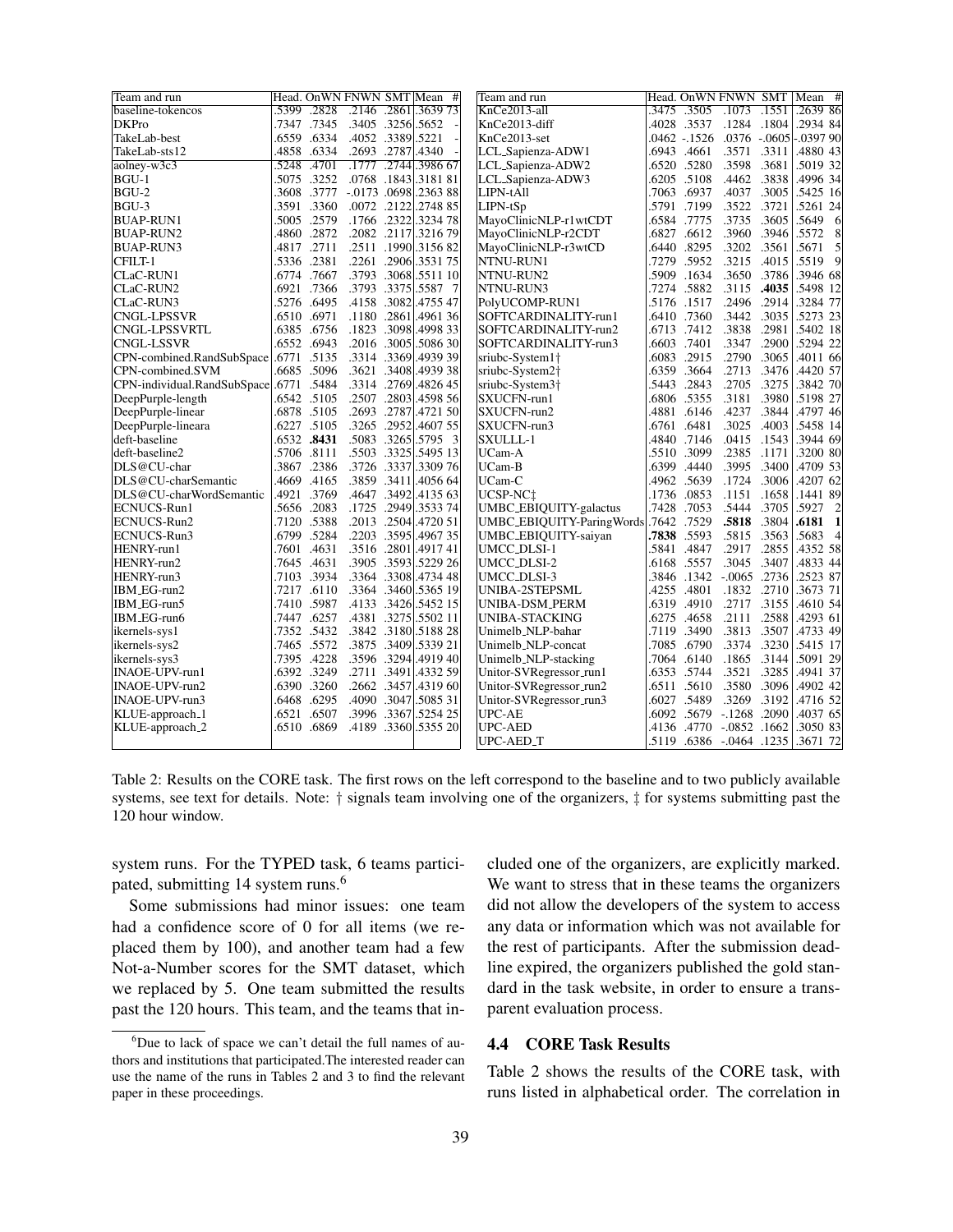| Team and run           |       |       | General Author People_involved Time Location Event Subject Description Mean # |       |       |        |       |       |          |                |
|------------------------|-------|-------|-------------------------------------------------------------------------------|-------|-------|--------|-------|-------|----------|----------------|
| <b>baseline</b>        | .6691 | .4278 | .4460                                                                         | .5002 | .4835 | .3062  | .5015 | .5810 | .4894 81 |                |
| <b>BUAP-RUN1</b>       | .6798 | .6166 | .0670                                                                         | .2761 | .0163 | .1612  | .5167 | .5283 | .3577 14 |                |
| BUAP-RUN2              | .6745 | .6093 | .1285                                                                         | .3721 | .0163 | .1660  | .5094 | .5546 | .3788 13 |                |
| BUAP-RUN3              | .6992 | .6345 | .1055                                                                         | .1461 | .0000 | -.0668 | .3729 | .5120 | .3004 15 |                |
| BUT-1                  | .3686 | .7468 | .3920                                                                         | .5725 | .3604 | .2906  | .2270 | .5882 | .4433 91 |                |
| ECNUCS-Run1            | .6040 | .7362 | .3663                                                                         | .4685 | .3844 | .4057  | .5229 | .6027 | .5113 5  |                |
| ECNUCS-Run2            | .6064 | .5684 | .3663                                                                         | .4685 | .3844 | .4057  | .5563 | .6027 | .4948 71 |                |
| PolyUCOMP-RUN1         | .4888 | .6940 | .3223                                                                         | .3820 | .3621 | .1625  | .3962 | .4816 | .4112 12 |                |
| PolyUCOMP-RUN2         | .4893 | .6940 | .3253                                                                         | .3777 | .3628 | .1968  | .3962 | .4816 | .4155 11 |                |
| PolyUCOMP-RUN3         | .4915 | .6940 | .3254                                                                         | .3737 | .3667 | .2207  | .3962 | .4816 | .4187 10 |                |
| UBC_UOS-RUN1†          | .7256 | .4568 | .4467                                                                         | .5762 | .4858 | .3090  | .5015 | .5810 | .5103 6  |                |
| UBC_UOS-RUN2†          | .7457 | .6618 | .6518                                                                         | .7466 | .7244 | .6533  | .7404 | .7751 | .7124    | $\vert$        |
| UBC_UOS-RUN3†          | .7461 | .6656 | .6544                                                                         | .7411 | .7257 | .6545  | .7417 | .7763 | .7132 3  |                |
| Unitor-SVRegressor_lin | .7564 | .8076 | .6758                                                                         | .7090 | .7351 | .6623  | .7520 | .7745 | .7341    | $\overline{2}$ |
| Unitor-SVRegressor_rbf | .7981 | .8158 | .6922                                                                         | .7471 | .7723 | .6835  | .7875 | .7996 | .7620    | -11            |

Table 3: Results on TYPED task. The first row corresponds to the baseline. Note: † signals team involving one of the organizers.

each dataset is given, followed by the mean correlation (the official measure), and the rank of the run. The baseline ranks 73. The highest correlations are for OnWN (84%, by deft) and HDL (78%, by UMBC), followed by FNWN (58%, by UMBC) and SMT (40%, by NTNU). This fits nicely with the inter-tagger correlations (respectively 87, 85, 70 and 65, cf. Section 3). It also shows that the systems get close to the human correlations in the OnWN and HDL dataset, with bigger differences for FNWN and SMT.

The result of the best run (by UMBC) is significantly different (p-value  $< 0.05$ ) than all runs except the second best. The second best run is only significantly different to the runs ranking 7th and below, and the third best to the 14th run and below. The difference between consecutive runs was not significant. This indicates that many system runs performed very close to each other.

Only 13 runs included non-uniform confidence scores. In 10 cases the confidence value allowed to improve performance, sometimes as much as .11 absolute points. For instance, SXUCFN-run3 improves from .4773 to .5458. The most notable exception is MayoClinicNLP-r2CDT, which achieves a mean correlation of .5879 instead of .5572 if they provide uniform confidence values.

The Table also shows the results of TakeLab and DKPro. We train the DKPro and TakeLabsts12 models on all the training and test STS 2012 data. We additionally train another variant system of TakeLab, TakeLab-best, where we use targeted training where the model yields the best performance for each test subset as follows: (1) HDL is trained on MSRpar 2012 data; (2) OnWN is trained on all 2012 data; (3) FnWN is trained on 2012 OnWN data; (4) SMT is trained on 2012 SM-Teuroparl data. Note that Takelab-best is an upper bound, as the best combination is selected on the test dataset. TakeLab-sts12, TakeLab-best, DKPro rank as 58th, 27th and 6th in this year's system submissions, respectively. The different results yielded from TakeLab depending on the training data suggests that some STS systems are quite sensitive to the source of the sentence pairs, indicating that domain adaptation techniques could have a role in this task. On the other hand, DKPro performed extremely well when trained on all available training, with no special tweaking for each dataset.

### 4.5 TYPED Task Results

Table 3 shows the results of TYPED task. The columns show the correlation for each type of similarity, followed by the mean correlation (the official measure), and the rank of the run. The best system (from Unitor) is best in all types. The baseline ranked 8th, but the performance difference with the best system is quite significant. The best result is significantly different (p-value  $< 0.02$ ) to all runs. The second and third best runs are only significantly different from the run ranking 5th and below. Note that in this dataset the correlations of the best system are higher than the inter-tagger correlations. This might indicate that the task has been solved, in the sense that the features used by the top systems are enough to characterize the problem and reach human performance, although the correlations of some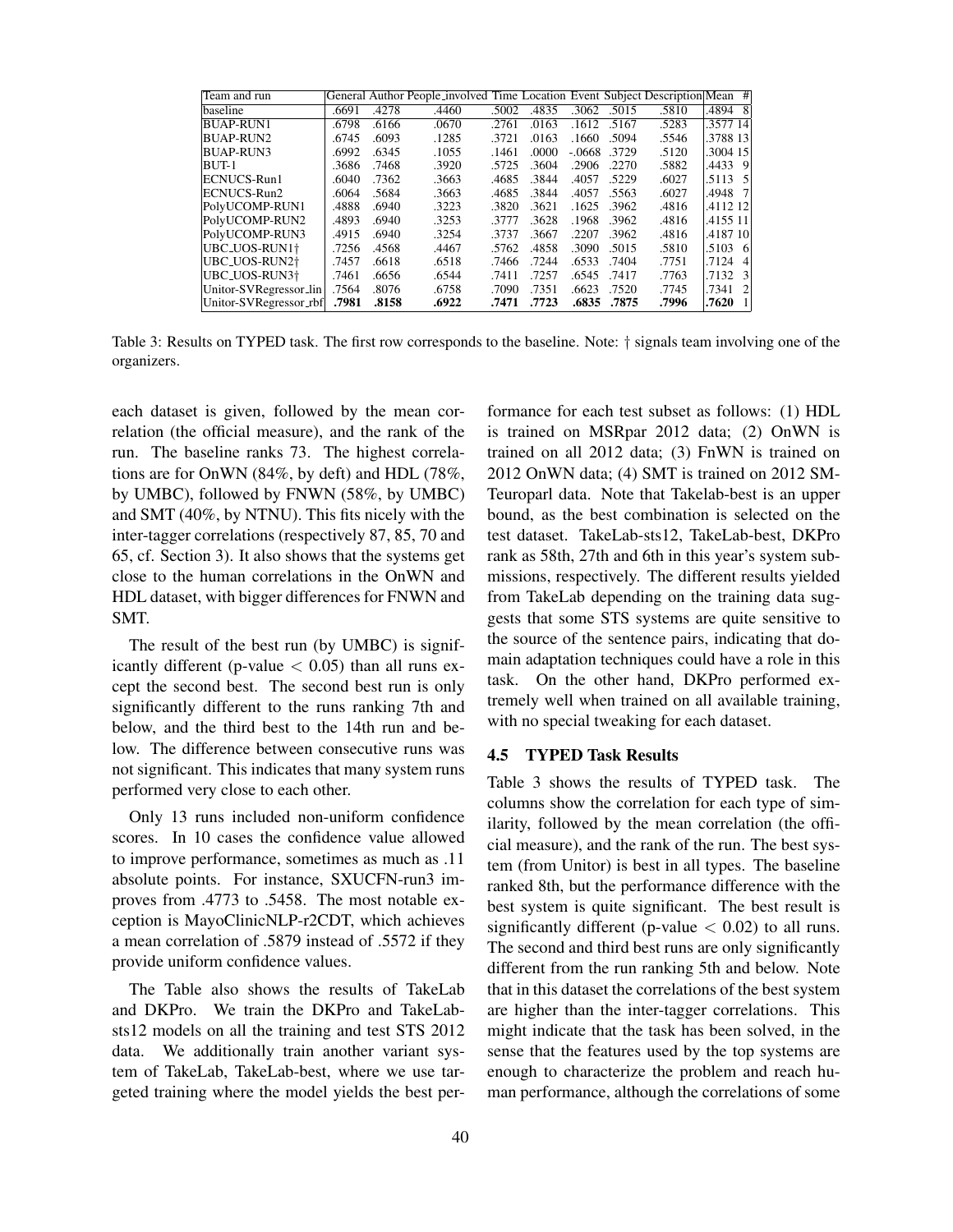|                                                            | Acronyms                                                                                                                                                                                                           | Distributional memory | Distributional thesaurus | Monolingual corpora                    | Multilingual corpora       | Opinion and Sentiment   | Tables of paraphrases   | Wikipedia                  | Wiktionary                 | Word embeddings | WordNet                                | Correference              | Dependency parse           | Distributional similarity              | KB Similarity                          | LРА         | Lemmatizer                             | <b>Lexical Substitution</b> | Logical inference       | Metaphor or Metonymy    | Multiword recognition                  | Named Entity recognition               | POS tagger                 | ROUGE package | Scoping                   | Search engine | Semantic Role Labeling     | String similarity          | Syntax                     | Textual entailment         | Time and date resolution   | Tree kernels               | Word Sense Disambiguation |
|------------------------------------------------------------|--------------------------------------------------------------------------------------------------------------------------------------------------------------------------------------------------------------------|-----------------------|--------------------------|----------------------------------------|----------------------------|-------------------------|-------------------------|----------------------------|----------------------------|-----------------|----------------------------------------|---------------------------|----------------------------|----------------------------------------|----------------------------------------|-------------|----------------------------------------|-----------------------------|-------------------------|-------------------------|----------------------------------------|----------------------------------------|----------------------------|---------------|---------------------------|---------------|----------------------------|----------------------------|----------------------------|----------------------------|----------------------------|----------------------------|---------------------------|
| aolney-w3c3<br>$BGU-1$                                     |                                                                                                                                                                                                                    |                       |                          | X                                      |                            |                         |                         | X                          |                            | $\mathbf X$     |                                        |                           |                            | $\bf{X}$                               | $\mathbf X$                            |             | $\mathbf X$                            |                             |                         |                         |                                        | x                                      | x                          |               |                           |               |                            |                            | $\mathbf x$                | X                          |                            |                            |                           |
| $BGU-2$                                                    |                                                                                                                                                                                                                    |                       |                          | $\overline{\mathbf{x}}$                |                            |                         |                         |                            |                            | X               |                                        |                           |                            |                                        |                                        |             | $\overline{\mathbf{x}}$                |                             |                         |                         |                                        | X                                      | $\mathbf X$                |               |                           |               |                            |                            | $\mathbf x$                | $\bf{X}$                   |                            |                            |                           |
| $BGU-3$                                                    |                                                                                                                                                                                                                    |                       |                          | X                                      |                            |                         |                         |                            |                            | $\bf{X}$        |                                        |                           |                            |                                        |                                        |             | X                                      |                             |                         |                         |                                        | $\bf{X}$                               | $\mathbf X$                |               |                           |               |                            |                            | $\mathbf X$                | $\bf{X}$                   |                            |                            |                           |
| CFILT-APPROACH<br>CLaC-Run1                                |                                                                                                                                                                                                                    |                       | $\mathbf x$              | X                                      |                            |                         |                         | $\mathbf X$                |                            |                 | X<br>X                                 |                           |                            | $\mathbf x$                            | $\mathbf X$                            |             | X<br>$\overline{\mathbf{x}}$           |                             |                         |                         |                                        |                                        | $\mathbf x$<br>X           | X             |                           |               |                            |                            | $\bf{X}$                   |                            |                            |                            |                           |
| CLaC-Run2                                                  |                                                                                                                                                                                                                    |                       | $\mathbf x$              |                                        |                            |                         |                         | $\mathbf X$                |                            |                 | $\mathbf X$                            |                           |                            | X                                      | $\mathbf X$                            |             | $\mathbf X$                            |                             |                         |                         |                                        |                                        | $\mathbf X$                | X             |                           |               |                            |                            |                            |                            |                            |                            |                           |
| CLaC-Run3                                                  |                                                                                                                                                                                                                    |                       | $\mathbf x$              |                                        |                            |                         |                         | $\mathbf x$                |                            |                 | $\mathbf X$                            |                           |                            | $\mathbf X$                            | $\overline{\mathbf{X}}$                |             | X                                      |                             |                         |                         |                                        |                                        | $\mathbf X$                | X             |                           |               |                            |                            |                            |                            |                            |                            |                           |
| <b>CNGL-LPSSVR</b>                                         |                                                                                                                                                                                                                    |                       |                          | X                                      |                            |                         |                         |                            |                            |                 |                                        |                           |                            | X                                      |                                        |             | X                                      |                             |                         |                         |                                        |                                        | $\mathbf X$                |               |                           |               |                            |                            | $\mathbf X$                |                            |                            |                            |                           |
| CNGL-LPSSVRTL<br><b>CNGL-LSSVR</b>                         |                                                                                                                                                                                                                    |                       |                          | X<br>X                                 |                            |                         |                         |                            |                            |                 |                                        |                           |                            | X<br>X                                 |                                        |             | X<br>X                                 |                             |                         |                         |                                        |                                        | X<br>$\mathbf X$           |               |                           |               |                            |                            | $\mathbf X$<br>$\mathbf x$ |                            |                            |                            |                           |
| CPN-combined.RandSubSpace                                  |                                                                                                                                                                                                                    |                       |                          |                                        |                            | $\mathbf X$             |                         | $\mathbf X$                |                            |                 | X                                      |                           |                            | $\mathbf x$                            | $\mathbf x$                            |             | $\mathbf X$                            |                             |                         |                         | $\mathbf x$                            |                                        | $\mathbf X$                |               |                           |               |                            |                            |                            |                            |                            |                            |                           |
| CPN-combined.SVM                                           |                                                                                                                                                                                                                    |                       |                          |                                        |                            | X                       |                         | $\mathbf X$                |                            |                 | X                                      |                           |                            | $\mathbf x$                            | X                                      |             | X                                      |                             |                         |                         | X                                      |                                        | X                          |               |                           |               |                            |                            |                            |                            |                            |                            |                           |
| CPN-individual.RandSubSpace<br>DeepPurple-length           |                                                                                                                                                                                                                    |                       |                          | X                                      |                            | $\overline{\mathbf{x}}$ |                         | $\overline{\mathbf{x}}$    |                            |                 | $\mathbf X$                            |                           |                            | X<br>$\mathbf X$                       | $\overline{\mathbf{x}}$                |             | $\overline{\mathbf{x}}$<br>X           | $\mathbf X$                 |                         |                         | $\overline{\mathbf{x}}$                | X                                      | $\mathbf X$<br>$\mathbf X$ |               |                           |               |                            |                            |                            |                            | X                          |                            |                           |
| DeepPurple-linear                                          |                                                                                                                                                                                                                    |                       |                          | X                                      |                            |                         |                         |                            |                            |                 |                                        |                           |                            | X                                      |                                        |             | X                                      | $\mathbf X$                 |                         |                         |                                        | X                                      | $\mathbf X$                |               |                           |               |                            |                            |                            |                            | X                          |                            |                           |
| DeepPurple-lineara                                         |                                                                                                                                                                                                                    |                       |                          | X                                      |                            |                         |                         |                            |                            |                 |                                        |                           |                            | $\mathbf X$                            |                                        |             | $\mathbf X$                            | $\overline{\mathbf{x}}$     |                         |                         |                                        | $\mathbf X$                            | $\mathbf x$                |               |                           |               |                            |                            |                            |                            | $\mathbf x$                |                            |                           |
| deft-baseline<br>deft-baseline                             |                                                                                                                                                                                                                    |                       |                          | X<br>$\overline{\mathbf{x}}$           |                            |                         |                         |                            | $\mathbf x$<br>X           |                 | X<br>$\overline{\mathbf{x}}$           |                           |                            | $\mathbf x$<br>$\overline{\mathbf{x}}$ |                                        |             | $\mathbf X$                            |                             |                         |                         |                                        |                                        | $\mathbf X$                |               |                           |               |                            |                            |                            |                            |                            |                            |                           |
| DLS@CU-charSemantic                                        |                                                                                                                                                                                                                    |                       |                          | X                                      |                            |                         |                         | $\mathbf X$                |                            |                 | X                                      |                           |                            |                                        |                                        |             | X                                      |                             |                         |                         |                                        |                                        |                            |               |                           |               |                            |                            |                            |                            |                            |                            |                           |
| DLS@CU-charWordSemantic                                    |                                                                                                                                                                                                                    |                       |                          | X                                      |                            |                         |                         | $\mathbf x$                |                            |                 | $\mathbf X$                            |                           |                            | X                                      | X                                      |             | X                                      |                             |                         |                         |                                        |                                        |                            |               |                           |               |                            |                            |                            |                            |                            |                            |                           |
| DLS@CU-charWordSemantic                                    |                                                                                                                                                                                                                    |                       |                          |                                        |                            |                         |                         |                            |                            |                 |                                        |                           |                            | $\mathbf x$                            | $\overline{\mathbf{X}}$                |             | $\overline{\mathbf{x}}$                |                             |                         |                         |                                        |                                        |                            |               |                           |               |                            |                            |                            |                            |                            |                            |                           |
| ECNUCS-Run1<br>ECNUCS-Run2                                 |                                                                                                                                                                                                                    |                       |                          | X<br>X                                 |                            |                         |                         |                            |                            |                 | $\mathbf x$<br>X                       |                           |                            | $\bar{\mathbf{x}}$<br>$\mathbf X$      | $\mathbf x$<br>$\overline{\mathbf{x}}$ |             | $\bar{\mathbf{x}}$<br>$\mathbf x$      |                             |                         |                         |                                        |                                        | X<br>X                     |               |                           |               |                            |                            | $\mathbf x$<br>X           |                            |                            |                            |                           |
| ECNUCS-Run3                                                |                                                                                                                                                                                                                    |                       |                          | X                                      |                            |                         |                         |                            |                            |                 | X                                      |                           |                            | $\mathbf X$                            | $\overline{\mathbf{x}}$                |             | X                                      |                             |                         |                         |                                        |                                        | $\mathbf X$                |               |                           |               |                            |                            | $\bf{X}$                   |                            |                            |                            |                           |
| HENRY-run1                                                 | X                                                                                                                                                                                                                  |                       |                          | X                                      |                            | X                       | $\mathbf X$             | $\mathbf X$                |                            |                 | X                                      |                           |                            |                                        | X                                      |             | X                                      | X                           |                         |                         |                                        |                                        |                            |               |                           |               |                            |                            |                            |                            |                            |                            |                           |
| HENRY-run2<br>IBM_EG-run2                                  |                                                                                                                                                                                                                    |                       |                          | $\overline{\mathbf{x}}$<br>X           |                            | $\overline{\mathbf{X}}$ | $\overline{\mathbf{X}}$ | $\overline{\mathbf{X}}$    |                            |                 | $\overline{\mathbf{X}}$                |                           |                            |                                        | $\overline{\mathbf{x}}$                |             | $\overline{\textbf{X}}$                | $\boldsymbol{\mathrm{X}}$   |                         |                         |                                        |                                        |                            |               |                           |               |                            |                            |                            |                            |                            |                            |                           |
| IBM_EG-run5                                                |                                                                                                                                                                                                                    |                       |                          | $\mathbf x$                            | X<br>$\mathbf x$           |                         | X<br>$\mathbf X$        |                            |                            |                 |                                        |                           |                            | $\mathbf X$<br>$\mathbf x$             |                                        |             |                                        | $\mathbf x$<br>$\mathbf x$  |                         |                         |                                        | $\mathbf X$<br>$\mathbf x$             |                            |               |                           |               |                            |                            |                            |                            |                            |                            |                           |
| IBM <sub>-EG-run6</sub>                                    |                                                                                                                                                                                                                    |                       |                          | X                                      | $\mathbf x$                |                         | $\mathbf x$             |                            |                            |                 |                                        |                           |                            | $\mathbf X$                            |                                        |             |                                        | $\mathbf X$                 |                         |                         |                                        |                                        |                            |               |                           |               |                            |                            |                            |                            |                            |                            |                           |
| ikernels-sys1                                              |                                                                                                                                                                                                                    |                       |                          | X                                      |                            |                         |                         | $\mathbf X$                |                            |                 | X                                      |                           | X                          | $\mathbf X$                            | $\mathbf X$                            |             | X                                      |                             |                         |                         |                                        | $\mathbf x$                            | $\mathbf X$                |               |                           |               |                            |                            | $\mathbf X$                |                            |                            | X                          |                           |
| ikernels-sys2<br>ikernels-sys3                             |                                                                                                                                                                                                                    |                       |                          | X<br>X                                 |                            |                         |                         | $\mathbf x$<br>$\mathbf X$ |                            |                 | X<br>X                                 |                           | $\mathbf x$<br>$\mathbf X$ | $\mathbf X$<br>$\mathbf x$             | $\mathbf X$<br>$\bf{X}$                |             | $\mathbf x$<br>X                       |                             |                         |                         |                                        | $\mathbf x$<br>X                       | $\mathbf x$<br>$\mathbf x$ |               |                           |               |                            |                            | $\mathbf X$<br>$\bf{X}$    |                            |                            | x<br>X                     |                           |
| INAOE-UPV-run1                                             | X                                                                                                                                                                                                                  |                       | $\mathbf X$              | $\mathbf x$                            | X                          |                         | $\mathbf x$             | $\mathbf X$                |                            |                 | $\mathbf X$                            |                           |                            |                                        |                                        |             |                                        |                             |                         |                         |                                        |                                        |                            |               |                           |               |                            |                            |                            |                            |                            |                            |                           |
| INAOE-UPV-run2                                             | $\overline{\mathbf{x}}$                                                                                                                                                                                            |                       | $\mathbf X$              | $\overline{\mathbf{X}}$                | $\mathbf X$                |                         | $\mathbf X$             | $\overline{\mathbf{X}}$    |                            |                 | $\mathbf X$                            |                           |                            |                                        |                                        |             |                                        |                             |                         |                         |                                        |                                        |                            |               |                           |               |                            |                            |                            |                            |                            |                            |                           |
| <b>INAOE-UPV-run3</b><br>KLUE-approach_1                   | X                                                                                                                                                                                                                  | X                     | $\mathbf X$              | X<br>X                                 | $\mathbf X$                |                         | $\mathbf x$             | $\overline{\mathbf{x}}$    |                            |                 | X<br>X                                 |                           |                            | $\mathbf x$                            | $\mathbf x$                            |             | X                                      |                             |                         |                         |                                        |                                        | X                          |               |                           |               |                            |                            |                            |                            |                            |                            |                           |
| KLUE-approach <sub>-2</sub>                                |                                                                                                                                                                                                                    | X                     |                          | X                                      |                            |                         |                         |                            |                            |                 | $\mathbf x$                            |                           |                            |                                        | $\mathbf X$                            |             | X                                      |                             |                         |                         |                                        |                                        | $\mathbf X$                |               |                           |               |                            |                            |                            |                            |                            |                            |                           |
| KnCe2013-all                                               |                                                                                                                                                                                                                    |                       |                          |                                        |                            |                         |                         | $\mathbf{x}$               | $\mathbf x$                |                 | $\mathbf X$                            |                           |                            |                                        |                                        |             | $\mathbf X$                            |                             |                         |                         | $\mathbf x$                            | $\mathbf x$                            | $\mathbf x$                |               |                           |               |                            |                            | X                          |                            |                            |                            |                           |
| KnCe2013-div<br>KnCe2013-div                               |                                                                                                                                                                                                                    |                       |                          |                                        |                            |                         |                         | $\mathbf X$<br>$\mathbf X$ | $\mathbf X$<br>$\mathbf X$ |                 | X<br>$\mathbf X$                       |                           |                            |                                        |                                        |             | X<br>X                                 |                             |                         |                         | $\overline{\mathbf{x}}$<br>$\mathbf X$ | $\overline{\mathbf{x}}$<br>$\mathbf X$ | $\mathbf x$<br>$\mathbf X$ |               |                           |               |                            |                            | $\mathbf x$<br>$\mathbf X$ |                            |                            |                            |                           |
| LCL_Sapienza-ADW1                                          |                                                                                                                                                                                                                    |                       |                          |                                        |                            |                         |                         |                            |                            |                 | $\mathbf x$                            |                           |                            |                                        |                                        |             | X                                      |                             |                         |                         |                                        |                                        | $\mathbf X$                |               |                           |               |                            |                            |                            |                            |                            |                            |                           |
| LCL_Sapienza-ADW2                                          |                                                                                                                                                                                                                    |                       |                          |                                        |                            |                         |                         |                            |                            |                 | X                                      |                           |                            |                                        |                                        |             | $\overline{\mathbf{x}}$                |                             |                         |                         |                                        |                                        | X                          |               |                           |               |                            |                            |                            |                            |                            |                            |                           |
| LCL_Sapienza-ADW3                                          |                                                                                                                                                                                                                    |                       |                          |                                        |                            |                         |                         |                            |                            |                 | X                                      |                           |                            |                                        |                                        |             | $\mathbf X$                            |                             |                         |                         |                                        |                                        | $\mathbf X$                |               |                           |               |                            |                            |                            |                            |                            |                            |                           |
| LIPN-tAll<br>$LIPN-tSp$                                    |                                                                                                                                                                                                                    |                       |                          | X<br>X                                 |                            |                         |                         | $\mathbf x$<br>$\mathbf x$ |                            |                 | $\mathbf X$<br>X                       |                           |                            | $\mathbf x$<br>X                       | $\mathbf X$<br>$\mathbf X$             |             | X<br>X                                 |                             |                         |                         |                                        | X<br>X                                 | $\mathbf x$<br>$\mathbf X$ |               |                           | X<br>X        |                            |                            | $\mathbf x$<br>$\mathbf X$ |                            |                            |                            |                           |
| MayoClinicNLP-r1wtCDT                                      |                                                                                                                                                                                                                    |                       |                          | X                                      | $\mathbf x$                |                         |                         | $\mathbf x$                |                            |                 | X                                      |                           |                            | X                                      | $\mathbf X$                            |             | $\mathbf x$                            | $\mathbf x$                 |                         |                         |                                        | X                                      | $\mathbf X$                |               |                           |               |                            |                            | $\mathbf X$                | X                          |                            |                            |                           |
| MayoClinicNLP-r2CDT                                        |                                                                                                                                                                                                                    |                       |                          | X                                      | $\mathbf X$                |                         |                         | $\mathbf x$                |                            |                 | X                                      |                           |                            | X                                      | $\mathbf x$                            |             | X                                      | $\mathbf X$                 |                         |                         |                                        | $\mathbf X$                            | $\mathbf X$                |               |                           |               |                            |                            | $\mathbf X$                | $\mathbf X$                |                            |                            |                           |
| MayoClinicNLP-r3wtCD<br>NTNU-RUN1                          | X                                                                                                                                                                                                                  |                       | X                        | $\mathbf X$<br>X                       | $\mathbf x$<br>$\mathbf x$ |                         | $\mathbf x$             | $\mathbf X$<br>$\mathbf x$ |                            |                 | $\mathbf x$<br>$\mathbf X$             | X                         |                            | $\mathbf x$<br>x                       | $\mathbf x$<br>$\mathbf x$             |             | $\mathbf x$<br>$\mathbf x$             | $\mathbf x$<br>$\mathbf x$  | $\mathbf X$             | x                       | $\bf{X}$                               | $\mathbf x$<br>$\mathbf x$             | $\mathbf X$<br>X           |               | X                         |               | X                          |                            | $\mathbf X$<br>$\mathbf x$ | $\mathbf X$<br>$\mathbf x$ | $\mathbf x$                |                            | $\mathbf x$               |
| NTNU-RUN2                                                  | $\overline{\mathbf{x}}$                                                                                                                                                                                            |                       | X                        | $\boldsymbol{\mathrm{x}}$              | $\mathbf x$                |                         | X                       | $\boldsymbol{\mathrm{x}}$  |                            |                 | $\boldsymbol{\mathrm{x}}$              | $\boldsymbol{\mathrm{x}}$ |                            | $\overline{\mathbf{X}}$                | $\overline{\mathbf{x}}$                |             | X                                      | $\mathbf x$                 | $\overline{\mathbf{x}}$ | $\mathbf x$             | $\boldsymbol{\mathrm{X}}$              | $\boldsymbol{\mathrm{x}}$              | $\mathbf X$                |               | $\boldsymbol{\mathrm{x}}$ |               | $\overline{\mathbf{X}}$    |                            | $\mathbf X$                | $\boldsymbol{\mathrm{X}}$  | $\mathbf x$                |                            | $\overline{\mathbf{x}}$   |
| NTNU-RUN3                                                  | $\overline{\mathbf{x}}$                                                                                                                                                                                            |                       | $\bar{\mathbf{x}}$       | $\overline{\mathbf{x}}$                | $\mathbf X$                |                         | $\mathbf x$             | $\overline{\mathbf{x}}$    |                            |                 | $\overline{\mathbf{x}}$                | $\bf x$                   |                            | $\mathbf X$                            | $\overline{\mathbf{x}}$                |             | X                                      | $\mathbf x$                 | $\overline{\mathbf{x}}$ | $\overline{\mathbf{x}}$ | $\overline{\mathbf{x}}$                | $\overline{\mathbf{x}}$                | X                          |               | $\overline{\mathbf{x}}$   |               | $\overline{\mathbf{x}}$    |                            | $\bf{X}$                   | $\overline{\mathbf{x}}$    | X                          |                            | X                         |
| PolyUCOMP-RUN1<br>SOFTCARDINALITY-run1                     |                                                                                                                                                                                                                    |                       |                          |                                        |                            |                         |                         |                            |                            |                 | X                                      |                           |                            |                                        | X                                      |             | X                                      |                             |                         |                         |                                        |                                        | X                          |               |                           |               |                            |                            |                            |                            |                            |                            |                           |
| SOFTCARDINALITY-run2                                       |                                                                                                                                                                                                                    |                       |                          | $\bar{x}$                              |                            |                         |                         |                            |                            |                 |                                        |                           |                            | $\mathbf x$                            |                                        |             | X<br>$\bar{x}$                         |                             |                         |                         |                                        |                                        |                            |               |                           |               |                            |                            |                            |                            |                            |                            |                           |
| SOFTCARDINALITY-run3                                       |                                                                                                                                                                                                                    |                       |                          | X                                      |                            |                         |                         |                            |                            |                 |                                        |                           |                            | $\overline{\textbf{X}}$                |                                        |             | $\mathbf X$                            |                             |                         |                         |                                        |                                        |                            |               |                           |               |                            |                            |                            |                            |                            |                            |                           |
| SXUCFN-run1<br>SXUCFN-run2                                 |                                                                                                                                                                                                                    |                       |                          |                                        |                            |                         |                         |                            |                            |                 | X<br>$\mathbf x$                       |                           |                            |                                        | $\mathbf x$<br>$\mathbf x$             |             |                                        |                             |                         |                         |                                        |                                        |                            |               |                           |               | $\mathbf x$<br>$\mathbf X$ |                            |                            |                            |                            |                            |                           |
| SXUCFN-run3                                                |                                                                                                                                                                                                                    |                       |                          |                                        |                            |                         |                         |                            |                            |                 | $\mathbf x$                            |                           |                            |                                        | $\mathbf x$                            |             |                                        |                             |                         |                         |                                        |                                        |                            |               |                           |               | $\overline{\mathbf{X}}$    |                            |                            |                            |                            |                            |                           |
| SXULLL-1                                                   |                                                                                                                                                                                                                    |                       |                          |                                        |                            |                         |                         |                            |                            |                 | $\mathbf x$                            |                           |                            |                                        | $\mathbf x$                            |             |                                        |                             |                         |                         |                                        |                                        |                            |               |                           |               |                            |                            |                            |                            |                            |                            |                           |
| UCam-A<br>$UCam-B$                                         |                                                                                                                                                                                                                    |                       |                          |                                        |                            |                         |                         | $\mathbf x$<br>$\mathbf X$ |                            |                 |                                        |                           |                            | $\mathbf x$<br>$\mathbf X$             |                                        |             | $\mathbf x$<br>$\mathbf X$             |                             |                         |                         |                                        |                                        |                            |               |                           |               |                            |                            | x<br>$\mathbf X$           |                            |                            |                            |                           |
| $UCam-C$                                                   |                                                                                                                                                                                                                    |                       |                          |                                        |                            |                         |                         | $\mathbf x$                |                            |                 |                                        |                           |                            | x                                      |                                        |             | $\mathbf X$                            |                             |                         |                         |                                        |                                        |                            |               |                           |               |                            |                            | $\mathbf X$                |                            |                            |                            |                           |
| UCSP-NC                                                    |                                                                                                                                                                                                                    |                       |                          |                                        |                            |                         |                         |                            |                            |                 | $\mathbf X$                            |                           |                            |                                        |                                        |             | $\mathbf X$                            |                             |                         |                         | $\mathbf x$                            |                                        | X                          |               |                           |               |                            |                            | $\overline{\mathbf{x}}$    |                            |                            |                            |                           |
| <b>UMBC_EBIQUITY-galactus</b><br>UMBC_EBIQUITY-ParingWords | $\mathbf x$                                                                                                                                                                                                        |                       |                          | $\mathbf X$                            |                            |                         |                         |                            |                            |                 | $\mathbf X$                            |                           |                            |                                        | $\mathbf x$                            |             | $\mathbf x$                            |                             |                         |                         |                                        |                                        | $\mathbf X$                |               |                           |               |                            |                            |                            |                            | $\mathbf x$                |                            |                           |
| UMBC_EBIQUITY-saiyan                                       | $\overline{\textbf{X}}$                                                                                                                                                                                            |                       |                          | $\mathbf X$<br>$\overline{\mathbf{X}}$ |                            |                         |                         |                            |                            |                 | $\mathbf x$<br>$\overline{\textbf{X}}$ |                           |                            |                                        | $\mathbf x$<br>$\overline{\mathbf{x}}$ |             | $\mathbf x$<br>$\overline{\textbf{X}}$ |                             |                         |                         |                                        |                                        | $\mathbf x$<br>$\mathbf x$ |               |                           |               |                            |                            |                            |                            | $\mathbf x$<br>X           |                            |                           |
| UMCC_DLSI-1                                                | $\mathbf x$                                                                                                                                                                                                        |                       |                          | $\mathbf X$                            |                            |                         |                         |                            |                            |                 | $\mathbf x$                            |                           |                            |                                        | X                                      |             | $\mathbf X$                            |                             |                         |                         |                                        |                                        | $\mathbf X$                |               |                           |               | $\mathbf X$                |                            | $\mathbf X$                |                            | $\mathbf X$                |                            | $\mathbf x$               |
| UMCC_DLSI-2<br><b>UMCC_DLSI-3</b>                          | $\bar{\mathbf{x}}$                                                                                                                                                                                                 |                       | $\mathbf x$              | $\mathbf x$                            |                            |                         |                         |                            |                            |                 | $\mathbf x$                            |                           |                            |                                        | $\mathbf x$                            |             | $\mathbf x$                            |                             |                         |                         |                                        |                                        | $\mathbf X$                |               |                           |               | $\mathbf X$                |                            | $\mathbf X$                |                            |                            |                            | $\mathbf X$               |
| UNIBA-2STEPSML                                             |                                                                                                                                                                                                                    |                       | $\mathbf x$              | $\mathbf x$<br>$\mathbf x$             |                            |                         |                         | $\mathbf x$                |                            |                 | $\mathbf x$<br>$\mathbf x$             |                           |                            | x                                      | $\mathbf x$<br>$\mathbf x$             |             | $\mathbf x$<br>$\mathbf x$             |                             |                         |                         |                                        | x                                      | $\mathbf x$<br>$\mathbf x$ |               |                           |               | $\mathbf x$                |                            | $\mathbf x$<br>$\mathbf x$ |                            | $\mathbf X$<br>$\mathbf x$ |                            | $\mathbf x$               |
| <b>UNIBA-DSM_PERM</b>                                      |                                                                                                                                                                                                                    |                       |                          | $\overline{\mathbf{X}}$                |                            |                         |                         | $\mathbf x$                |                            |                 |                                        |                           |                            | $\mathbf X$                            |                                        |             | $\mathbf X$                            |                             |                         |                         |                                        |                                        | $\mathbf x$                |               |                           |               |                            |                            | $\mathbf x$                |                            |                            |                            |                           |
| <b>UNIBA-STACKING</b>                                      |                                                                                                                                                                                                                    |                       | $\mathbf x$              | $\mathbf X$                            |                            |                         |                         | $\mathbf x$                |                            |                 | $\mathbf x$                            |                           |                            | x                                      | $\mathbf x$                            |             | $\mathbf X$                            |                             |                         |                         |                                        | $\mathbf x$                            | $\mathbf x$                |               |                           |               |                            |                            | $\mathbf x$                |                            | X                          |                            |                           |
| Unimelb_NLP-bahar<br>Unimelb_NLP-concat                    |                                                                                                                                                                                                                    |                       |                          | $\mathbf x$                            |                            |                         |                         | $x \mid x$                 |                            |                 | x                                      |                           |                            | $\mathbf x$                            |                                        | X           | $\mathbf X$<br>$\mathbf x$             |                             |                         |                         |                                        |                                        | $\mathbf X$                |               |                           | $\mathbf x$   |                            | $\mathbf X$<br>$\mathbf x$ |                            |                            |                            |                            |                           |
| Unimelb_NLP-stacking                                       |                                                                                                                                                                                                                    |                       |                          | $\mathbf x$                            |                            |                         |                         | $\mathbf{x}$               | $\mathbf x$                |                 | x                                      |                           |                            | $\mathbf x$                            |                                        | $\mathbf x$ | $\mathbf x$                            |                             |                         |                         |                                        |                                        | $\mathbf x$                |               |                           | $\mathbf x$   |                            | $\mathbf x$                |                            |                            |                            |                            |                           |
| Unitor-SVRegressor_run1                                    |                                                                                                                                                                                                                    |                       |                          | $\bar{\mathbf{x}}$                     |                            |                         |                         |                            |                            |                 |                                        |                           |                            | $\mathbf x$                            |                                        |             | $\bar{\mathbf{x}}$                     |                             |                         |                         |                                        |                                        | $\mathbf x$                |               |                           |               |                            | $\mathbf X$                |                            |                            |                            | X                          |                           |
| Unitor-SVRegressor_run2<br>Unitor-SVRegressor_run3         |                                                                                                                                                                                                                    |                       |                          | $\mathbf x$<br>X                       |                            |                         |                         |                            |                            |                 |                                        |                           |                            | $\mathbf X$<br>$\mathbf x$             |                                        |             | $\mathbf x$<br>$\mathbf X$             |                             |                         |                         |                                        |                                        | $\mathbf x$<br>$\mathbf X$ |               |                           |               |                            | $\mathbf x$<br>$\mathbf X$ |                            |                            |                            | $\mathbf x$<br>$\mathbf x$ |                           |
| Total                                                      | $\frac{11}{2}$ $\frac{12}{54}$ $\frac{12}{5}$ $\frac{11}{36}$ $\frac{7}{3}$ $\frac{54}{3}$ $\frac{3}{48}$ $\frac{48}{40}$ $\frac{2}{67}$ $\frac{14}{3}$ $\frac{3}{3}$ $\frac{10}{24}$ $\frac{55}{3}$ $\frac{3}{3}$ |                       |                          |                                        |                            |                         |                         |                            |                            |                 |                                        |                           |                            |                                        |                                        |             |                                        |                             |                         |                         |                                        |                                        |                            |               |                           | 4 9           |                            |                            |                            |                            | 6 34 9 13 6 6              |                            |                           |

Table 4: CORE task: Resources and tools used by the systems that submitted a description file. Leftmost columns correspond to the resources, and rightmost to tools, in alphabetic order.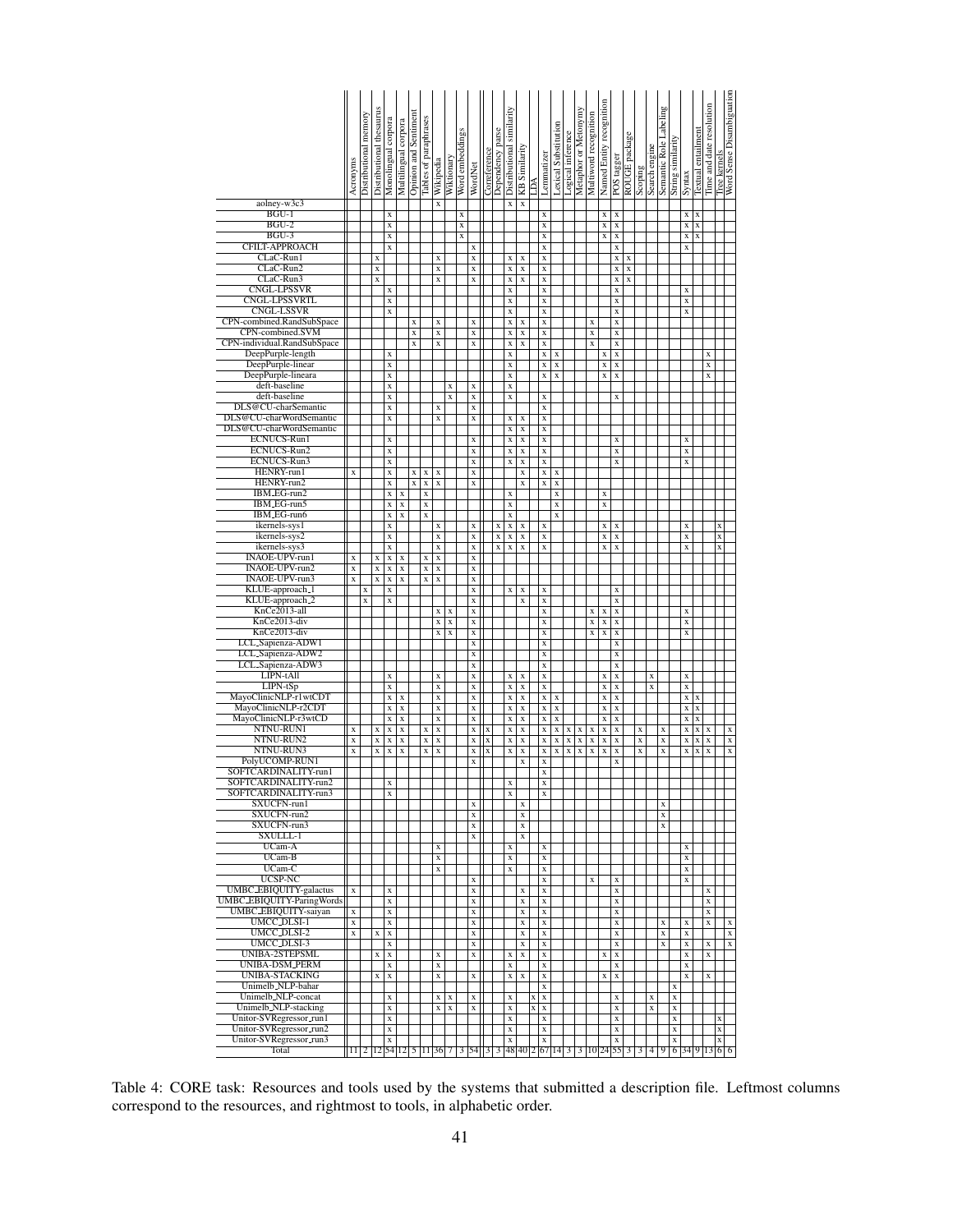types could be too low for practical use.

#### 5 Tools and resources used

The organizers asked participants to submit a description file, making special emphasis on the tools and resources that were used. Tables 4 and 5 show schematically the tools and resources as reported by some of the participants for the CORE and TYPED tasks (respectively). In the last row, the totals show that WordNet and monolingual corpora were the most used resources for both tasks, followed by Wikipedia and the use of acronyms (for CORE and TYPED tasks respectively). Dictionaries, multilingual corpora, opinion and sentiment analysis, and lists and tables of paraphrases are also used.

For CORE, generic NLP tools such as lemmatization and PoS tagging are widely used, and to a lesser extent, distributional similarity, knowledgebased similarity, syntactic analysis, named entity recognition, lexical substitution and time and date resolution (in this order). Other popular tools are Semantic Role Labeling, Textual Entailment, String Similarity, Tree Kernels and Word Sense Disambiguation. Machine learning is widely used to combine and tune components (and so, it is not mentioned in the tables). Several less used tools are also listed but are used by three or less systems. The top scoring systems use most of the resources and tools listed (*UMBC EBIQUITY-ParingWords*, *MayoClinicNLP-r3wtCD*). Other well ranked systems like *deft-baseline* are only based on distributional similarity. Although not mentioned in the descriptions files, some systems used the publicly available DKPro and Takelab systems.

For the TYPED task, the most used tools are lemmatizers, Named Entity Recognizers, and PoS taggers. Distributional and Knowledge-base similarity is also used, and at least four systems used syntactic analysis and time and date resolution.<sup>7</sup>

## 6 Conclusions and Future Work

We presented the 2013 \*SEM shared task on Semantic Textual Similarity.<sup>8</sup> Two tasks were defined: a



Table 5: TYPED task: Resources and tools used by the systems that submitted a description file. Leftmost columns correspond to the resources, and rightmost to tools, in alphabetic order.

core task CORE similar to the STS 2012 task, and a new pilot on typed-similarity TYPED. We had 34 teams participate in both tasks submitting 89 system runs for CORE and 14 system runs for TYPED, in total amounting to a 103 system evaluations. CORE uses datasets which are related to but different from those used in 2012: news headlines, MT evaluation data, gloss pairs. The best systems attained correlations close to the human inter tagger correlations. The TYPED task characterizes, for the first time, the reasons why two items are deemed similar. The results on TYPED show that the training data provided allowed systems to yield high correlation scores, demonstrating the practical viability of this new task. In the future, we are planning on adding more nuanced evaluation data sets that include modality (belief, negation, permission, etc.) and sentiment. Also given the success rate of the TYPED task, however, the data in this pilot is relatively structured, hence in the future we are interested in investigating identifying reasons why two pairs of unstructured texts as those present in CORE are deemed similar.

#### Acknowledgements

We are grateful to the OntoNotes team for sharing OntoNotes to WordNet mappings (Hovy et al. 2006). We thank Language Weaver, INC, DARPA and LDC for providing the SMT data. This work is also partially funded by the Spanish Ministry of Education, Culture and Sport (grant FPU12/06243). This

 $7$ For a more detailed analysis, the reader is directed to the papers in this volume.

<sup>&</sup>lt;sup>8</sup>All annotations, evaluation scripts and system outputs are available in the website for the task<sup>9</sup>. In addition, a collaboratively maintained site $10$ , open to the STS community, contains

a comprehensive list of evaluation tasks, datasets, software and papers related to STS.